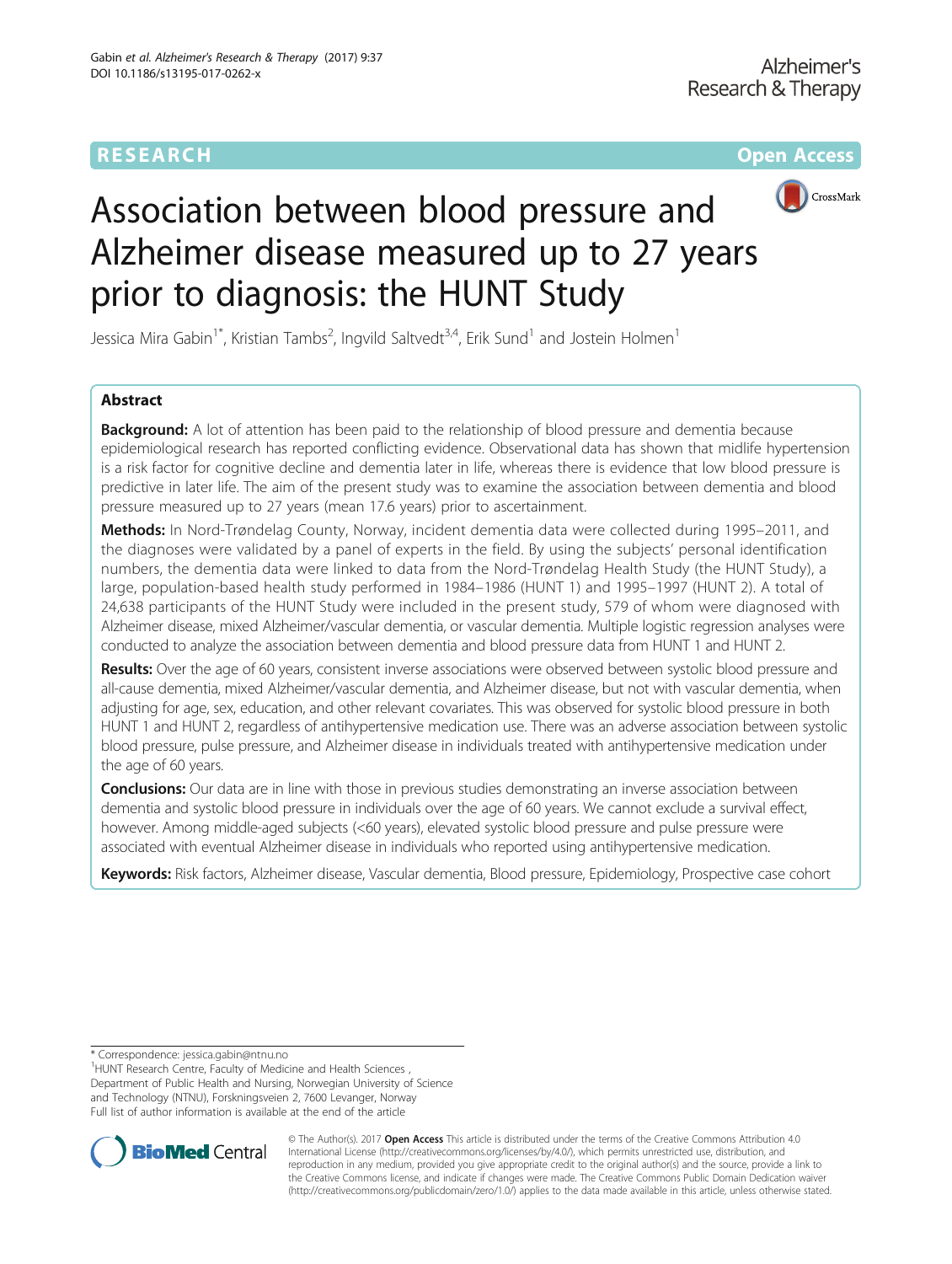# Background

Blood pressure (BP) level is a commonly investigated vascular risk factor. Results reported to date in the epidemiological literature on BP and dementia are conflicting and unclear because researchers have faced challenges when examining individuals with declining cognition over time that impact findings [[1](#page-10-0)]. Crosssectional studies have shown both positive and negative correlations between hypertension and cognition. Longitudinal studies of the association of midlife BP and later AD have found that elevated BP predicts the development of Alzheimer disease (AD) [\[2](#page-10-0)–[4\]](#page-10-0). Other longitudinal studies have suggested a J-shaped relationship whereby only a very high BP increases the risk of AD, and some studies have demonstrated a nonlinear association whereby both high and low BP are associated with cognitive decline or dementia [\[5](#page-10-0)–[9\]](#page-10-0). Systolic blood pressure (SBP) variability has been associated with dementia, and greater variability was a predictor of faster disease progression in AD [[10](#page-10-0)]. There have been studies in which researchers have found BP decline in patients with prevalent dementia, and few prospective studies have demonstrated that this decline is present prior to dementia onset [[11](#page-10-0), [12](#page-10-0)]. However, previous prospective studies on BP and dementia reported limitations due to small sample sizes, short durations of study follow-up, and limited data evaluating an age- and sex-dependent association [[13](#page-10-0), [14\]](#page-10-0). The aim of the present study was therefore to prospectively examine the relationship between BP measured up to 27 years prior to dementia diagnosis on the development of all-cause dementia, AD, vascular dementia (VaD), and a mixture of these in a populationbased sample.

#### Methods

## Setting and study population

Nord-Trøndelag County is located in central Norway and is a mostly rural and sparsely populated area. The geographic region covers 22,414 km<sup>2</sup>, which is comparable to the size of Wales. During the study period of 1995–2011, the largest of six small towns had a population of 21,000. According to census data of 2014, the population of Nord-Trøndelag County was 135,000 and stable, with a net outmigration of 0.3% per year. The population is predominantly of Caucasian ethnicity. There are 32 nursing homes in the county, as well as two regional hospitals, located in Namsos and Levanger.

# HUNT study

The Helse Undersøkelse Nord-Trøndelag (1984–1986; HUNT 1 Study) was initiated in 1984–1986 as a health survey that addressed four main topics: hypertension, diabetes, quality of life, and tuberculosis as well as other lung diseases. The subsequent survey, Helse Undersøkelse Nord-Trøndelag (1995–1997; HUNT 2 Study) expanded the scientific program substantially and collected a large number of health-related data, as described in detail previously [\[15](#page-10-0)–[17](#page-10-0)]. Briefly, all residents of Nord-Trøndelag County over the age of 19 years (with no upper age limit) were invited to participate. Postal invitations with an enclosed questionnaire asked participants to disclose information about their general health and were mailed to their home addresses prior to the clinical examination. A second questionnaire (Q2) asked participants to report on smoking and education status, alcohol consumption, and exercise habits. Q2 was distributed to participants who attended screening stations at their respective municipalities and was completed and returned by mail in a prepaid postal envelope. In total, 63,924 participants completed both questionnaires in HUNT 1, and 55,376 responded to both questionnaires in HUNT 2. All HUNT data are linked to the 11-digit personal identification number given to each Norwegian citizen at birth, enabling linkage to other health registers, such as the Health and Memory Study of Nord-Trøndelag.

#### Health and Memory Study of Nord-Trøndelag

The Health and Memory Study of Nord-Trøndelag (the HMS Study) had an aim to establish a database suitable as a basis for a large number of studies of dementia, and extensive information on the ascertainment process, measurements, and findings have been published previously [\[18\]](#page-10-0). Briefly, recruitment of patients diagnosed with dementia is formed from two panels. Panel 1 consisted of patients diagnosed with dementia at the two hospitals in the county in the period from 1995 to 2010. Specialists in geriatric medicine and geriatric psychiatry were responsible for the diagnostic workup of dementia at the two memory clinics. Dementia ascertainment is based on algorithms using the criteria set by the World Health Organization's International Classification of Diseases, Tenth Revision (ICD-10). ICD-10 has been shown to be congruent with the Diagnostic and Statistical Manual of Mental Disorders, Fourth Edition, which sets criteria standards according to clinical examination, patient and caregiver history, blood samples, and imaging of the brain [[19](#page-10-0), [20\]](#page-10-0). Initiated by the HMS Study in 2010, the dementia diagnoses were validated by a panel of four specialists who reviewed electronic hospital records retrospectively and confirmed the presence of dementia, classified the dementia by type, and determined the year of onset. Panel 2 of the HMS Study recruited patients from all nursing homes in Nord-Trøndelag County. Initiated in June 2010, each nursing home resident received an individually written invitation to participate in the study. Thereafter, a team of nine specially trained registered nurses visited every nursing home and conducted clinical examinations and standardized interviews with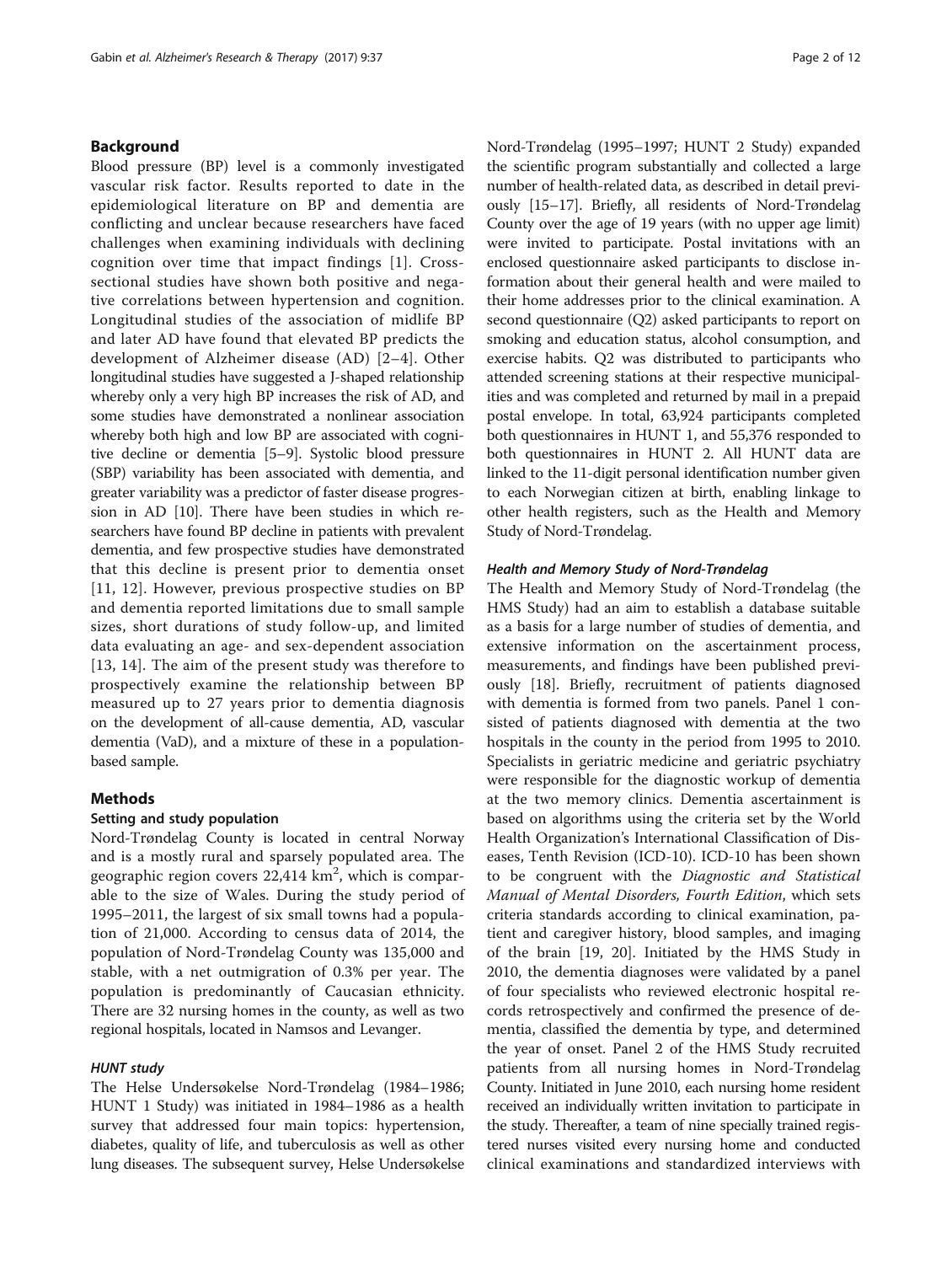patients, their closest caregivers, and their closest relatives. Time of onset was determined by asking next of kin or caregivers to recall the number of months the resident had displayed symptoms. Nursing home assessments were completed in March 2011, which marked the end of the study data collection. The dementia diagnosis was thereafter validated by a panel of two specialists who confirmed the presence of dementia and classified the dementia by subtype.

# HMS participants

Panel 1 consists of a total of 1259 patients referred to the hospital for suspicion of cognitive decline, and 15 patients were excluded because of dual registration, 219 lacked journal documentation, 27 had no dementia present, and 78 were diagnosed with mild cognitive impairment. Thus, a total of 920 patients were included in panel 1. Of 979 patients initially identified in panel 2, 197 refused to participate, 24 patients were excluded because of severe illness, 17 died, 1 moved, and 20 were excluded for unknown reasons. Additionally, 100 patients were excluded because they had no dementia, and 107 were excluded for dual assessment. Ultimately, 513 patients were included in panel 2, comprising of a total of 1433 patients in the HMS Study (Fig. 1a).

### HUNT-HMS participants

In the present study, we examined data using selection criteria based on HUNT participants who were alive after 1 January 1995 and were over the age of 60 years in 2011. A total of 40,867 subjects from HUNT 1 and 33,299 from HUNT 2 fulfilled selection requirements. We examined BP data from both HUNT 1 and HUNT 2, and a total of 28,116 participated in both HUNT 1 and HUNT 2 (Fig. 1b). The national personal identification number was used to link the HMS Study with the HUNT data material. Of the 1433 diagnosed with dementia in the HMS Study, 878 participated in both HUNT 1 and HUNT 2. Of these, 167 were diagnosed with dementia of other causes and were excluded from the present study; 711 were diagnosed with AD, VaD, or mixed AD/VaD; and 579 had complete covariate data. The HUNT 1 and HUNT 2 participants who were not diagnosed with dementia constituted the remaining portion of the sample  $(n = 27,238)$ , and 24,059 participants had complete covariate data (Fig. 1c).

# Baseline data

HUNT 1 stations featured standardized BP measurements for all participants and were managed by trained nurses or technicians using a mercury sphygmomanometer. The BP

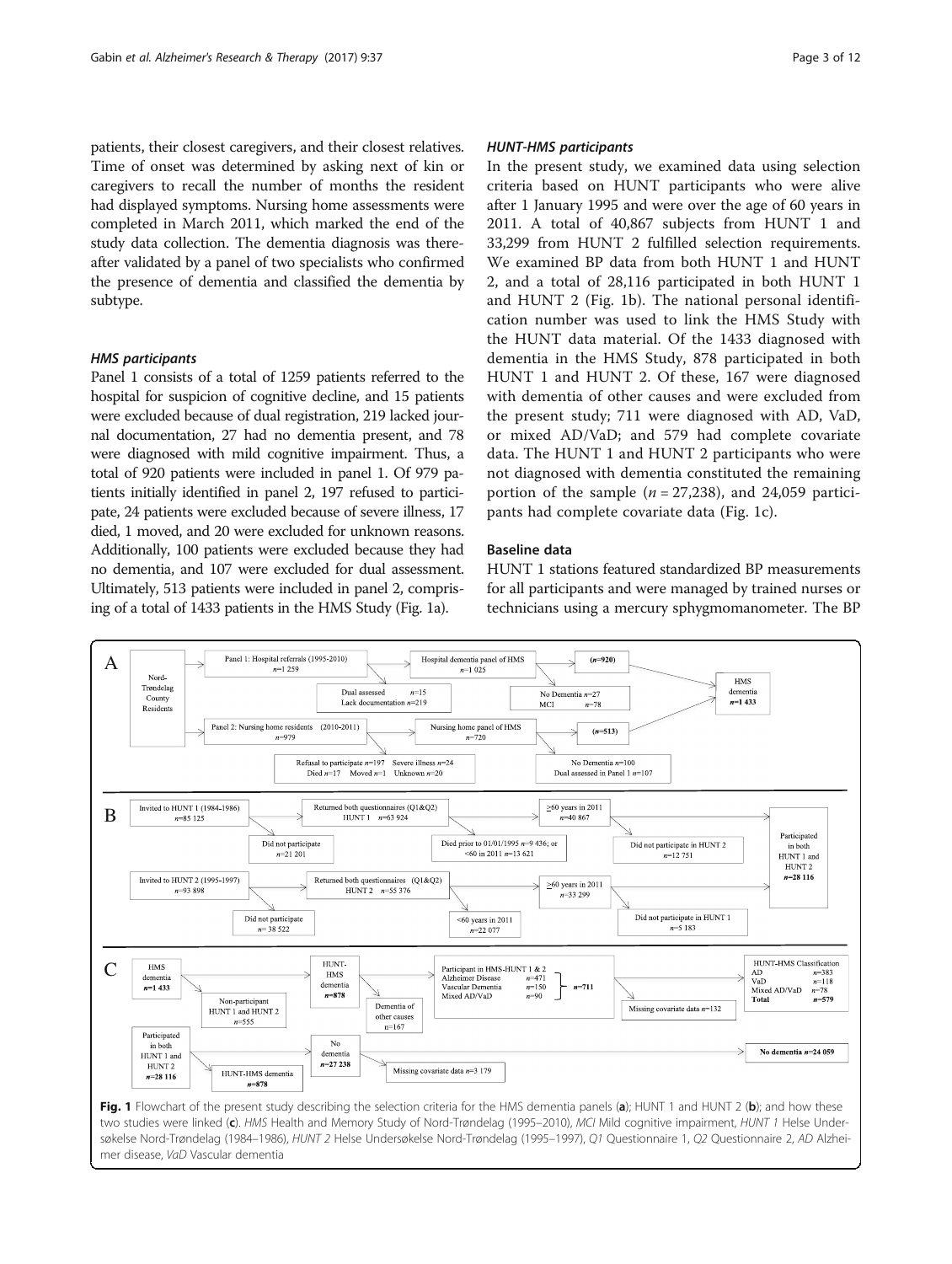measurement routinely recorded readings with the participant in a sitting position after having rested a minimum of 5 minutes. SBP and diastolic blood pressure (DBP) were measured two times, and the second reading was used for our analyses. Heart rate, height, and weight were measured in HUNT 1 following a previously described protocol [[16\]](#page-10-0). Sociodemographic data (age, sex, and education) were collected for the HUNT study following standardized protocols [\[17](#page-10-0)]. Covariates that are known to confound or mediate the association of dementia and BP were included in full model analyses. Education status, alcohol use, physical activity, subjective general health, cardiovascular disease, body mass index, waist-to-hip ratio, smoking status, antihypertensive tablet use, serum cholesterol, nonfasting blood glucose, and glomerular filtration rate were used in analyses, and a description of how these variables were created and categorized, as well as information on missing data, is included in Additional file [1.](#page-9-0) No blood samples were collected in HUNT 1.

BP measurement procedures carried out during HUNT 2 were identical to those in HUNT 1, with the exception that automated measures were based on oscillometry (Critikon Dinamap 845XT and XL9301; GE Medical Systems Information Technologies, Barrington, IL, USA). SBP, DBP, and heart rate were read three times with 1-minute intervals. In our analyses, the mean value of the second and third readings was used. Mean arterial pressure (MAP) was calculated as one-third SBP + two-thirds of DBP. Pulse pressure (PP) is the difference between SBP and DBP readings.

#### Data analyses

Pearson's  $\chi^2$  tests and independent-samples t tests were used for the comparison of categorical and continuous variables between all-cause dementia ( $n = 579$ ) and no dementia ( $n = 24,059$ ). We used logistic regression to examine the association between dementia and BP with SBP, DBP, PP, and MAP as principal predictors entered as continuous variables per 10 mmHg as the measurement unit. A total of four sets of analyses were run separately for both HUNT 1 and HUNT 2 to examine the relationship between BP and all-cause dementia, AD, mixed AD/VaD, and VaD. Stepwise analyses were performed separately, entering SBP, DBP, MAP, and PP alone (model 1); adjusting for age, sex, and education (model 2); entering clinical variables in blockwise fashion (model 3); and finally adding self-reported data (model 4). Interaction effects between sex and age on SBP, DBP, MAP, and PP were examined separately by including interaction terms in fully adjusted models. In separate models, linearity assumptions for continuous BP were examined by introducing polynomial functions and examining predictions in scatterplots. SBP, DBP, MAP, and PP were entered separately as a quadratic measure in fully adjusted models. Age was categorized in 5-year intervals, and results are presented as age entered in models as a continuous variable. All statistical analyses described above were performed using IBM SPSS Statistics version 21 (IBM, Armonk, NY, USA) and Stata version 13 (StataCorp, College Station, TX, USA) software.

### Results

The study population consisted of 24,059 subjects without dementia (52.9% female) and 579 with dementia (66.4% female). Descriptive statistics are shown in Table [1.](#page-4-0) Persons diagnosed with dementia were older, had a lower education status, and higher percentages were women. The BP averages of SBP, DBP, MAP, and PP in persons with dementia were consistently higher in persons diagnosed with dementia during both HUNT 1 and HUNT 2.

Multiple logistic regression analyses were performed for the total sample and separately for the groups less than and greater than or equal to 60 years of age at the time of HUNT 1 (1984–1986). The results for SBP in the total sample are shown in the upper part of Table [2](#page-6-0). Results for DBP, PP, and MAP are presented in Additional file [2](#page-9-0). There was a trend for protective effects of high SBP, and this trend tended to be stronger for HUNT 1 than for HUNT 2. In fully adjusted models for age and all other covariates, there was a protective effect of SBP on AD, and a similar, nonsignificant trend was observed for mixed AD/ VaD and all-cause dementia. Age, sex, and education (model 2), as well as further blockwise adjustments with the clinical variables (model 3) and general health status (model 4), did not change the estimated effect of SBP much. There was no effect of the quadratic SBP term in fully adjusted models.

We tested for an interaction effect between sex and SBP and between age and SBP. The age  $\times$  SBP effect was significant ( $p < 0.01$ ). To further examine this interaction effect, the effect of SBP was examined in different age strata. Splitting the sample into subjects younger than 60 years old at HUNT 1 and 60+ years old at HUNT 1 showed that all the apparent protective effects of high SBP occurred in the oldest group. There was a significant  $sex \times BP$  interaction effect among subjects younger than 60 years old; however, no  $sex \times BP$  interaction effect was observed among subjects ≥60 years. The results are shown in the lower part of Table [2.](#page-6-0) PP had a similar inverse association with the risk of AD (OR 0.99/10 mmHg increase in PP, 95% CI 0.98–0.99), but there were no significant effects of DBP and MAP. These results are shown in Additional file [2:](#page-9-0) Tables S1, S2, and S3.

To examine whether antihypertensive medication moderated the effect of SBP, samples were split according to antihypertensive use, and results from logistic regression analyses are shown in Table [3](#page-7-0). There was an adverse association with AD, PP, and SBP in HUNT 2 in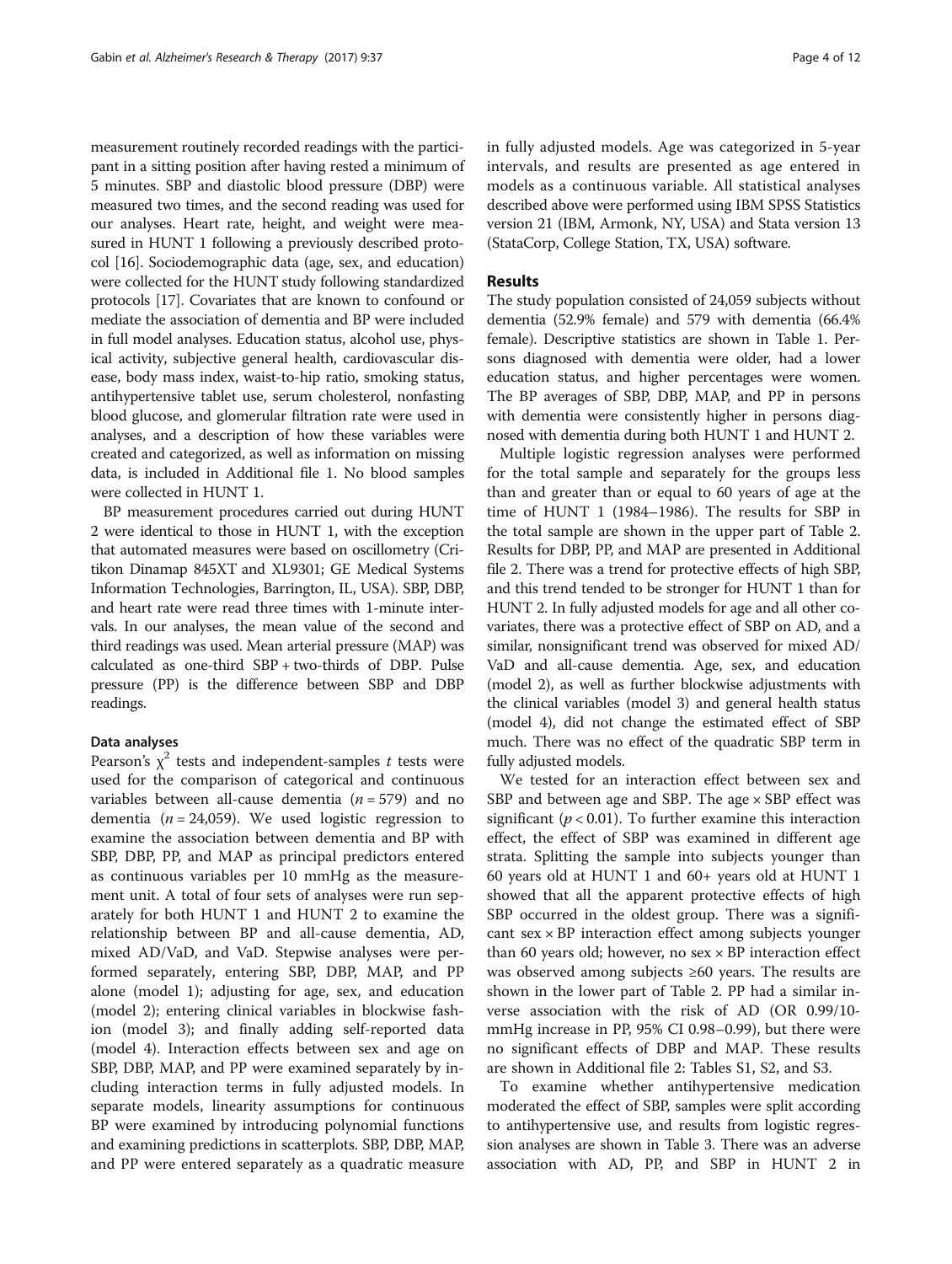# <span id="page-4-0"></span>Table 1 Characteristics of the study sample

|                                                                      | No dementia   | All dementia | Alzheimer disease | Vascular dementia | Alzheimer disease,<br>mixed | $P$ value <sup>a</sup> |
|----------------------------------------------------------------------|---------------|--------------|-------------------|-------------------|-----------------------------|------------------------|
| Total study population, n                                            | 24,059        | 579          | 383               | 118               | 78                          |                        |
| Female sex, n (%)                                                    | 12,758 (53.0) | 373 (64.4)   | 257 (67.1)        | 63 (53.4)         | 53 (67.9)                   | 0.00                   |
| Age in HUNT 1 (1984-1986), years, mean (SD)                          | 50.2(11.4)    | 59.9 (7.0)   | 60.2(6.8)         | 58.5 (8.0)        | 60.7(6.0)                   | 0.00                   |
| HUNT $1^b$ : Education completion, n (%)                             |               |              |                   |                   |                             | 0.00                   |
| Primary                                                              | 14,371 (59.7) | 442 (76.3)   | 292 (76.2)        | 90(76.3)          | 60 (76.9)                   |                        |
| Upper secondary                                                      | 6032 (25.1)   | 97 (16.8)    | 62 (16.2)         | 22 (18.6)         | 13 (16.7)                   |                        |
| Higher                                                               | 3656 (15.2)   | 40(6.9)      | 29 (7.6)          | 6(5.1)            | 5(6.4)                      |                        |
| HUNT 1: Body mass index, kg/m <sup>2</sup> , mean (SD)               | 25.4(3.6)     | 26.2(3.8)    | 26.1(3.7)         | 26.6 (4.5)        | 26.3(3.2)                   | 0.00                   |
| HUNT 1: Pulse, beats/minute, mean (SD)                               | 72.8 (13.0)   | 73.8 (13.4)  | 73.6 (14.0)       | 73.2 (11.8)       | 75.3 (12.4)                 | 0.07                   |
| HUNT 1: Systolic BP, mmHg, mean (SD)                                 | 134.3 (20.1)  | 140.7 (20.0) | 140.4 (20.0)      | 142.1 (20.1)      | 140.4 (20.2)                | 0.00                   |
| HUNT 1: Diastolic BP, mmHg, mean (SD)                                | 84.5 (10.7)   | 86.7 (10.7)  | 86.1 (10.6)       | 88.1 (10.6)       | 88.1 (11.3)                 | 0.00                   |
| HUNT 1: Mean arterial pressure, mmHg,<br>mean (SD)                   | 101.1 (12.6)  | 104.7 (12.5) | 104.2 (12.4)      | 106.1 (12.3)      | 105.5(13.1)                 | 0.00                   |
| HUNT 1: Pulse pressure, mmHg, mean (SD)                              | 49.8 (15.1)   | 54.0 (15.7)  | 54.3 (15.7)       | 54.0 (16.2)       | 52.4 (14.8)                 | 0.00                   |
| Age in HUNT 2 (1995-1997), years, mean (SD)                          | 61.6(11.4)    | 71.4(6.9)    | 71.6 (6.8)        | 69.9 (7.9)        | 72.1 (5.9)                  | 0.00                   |
| HUNT 2: Systolic BP, mmHg, mean (SD)                                 | 145.4 (22.8)  | 153.7 (23.2) | 152.8 (23.3)      | 155.4 (21.7)      | 155.5 (24.4)                | 0.00                   |
| HUNT 2: Diastolic BP, mmHg, mean (SD)                                | 84.1 (12.1)   | 84.6 (12.8)  | 83.8 (12.8)       | 86.9 (11.7)       | 85.5 (14.1)                 | 0.30                   |
| HUNT 2: Mean arterial pressure, mmHg,<br>mean (SD)                   | 104.5 (14.4)  | 107.6 (14.8) | 106.8 (14.9)      | 110.0(13.3)       | 108.8 (16.2)                | 0.00                   |
| HUNT 2: Pulse pressure, mmHg, mean (SD)                              | 61.3(16.8)    | 69.0 (17.4)  | 69.0 (17.3)       | 68.5 (18.0)       | 70.0 (17.5)                 | 0.00                   |
| HUNT 2: Cholesterol, mmol/L, mean (SD)                               | 6.3(1.2)      | 6.7(1.2)     | 6.7(1.2)          | 6.6(1.2)          | 6.6(1.2)                    | 0.00                   |
| HUNT 2: Nonfasting blood glucose,<br>mmol/L, mean (SD)               | 5.7(1.7)      | 5.9(1.7)     | 5.8(1.8)          | 6.0(1.8)          | 5.8(1.5)                    | 0.03                   |
| HUNT 2: Waist-to-hip ratio                                           | 0.86(0.08)    | 0.85(0.08)   | 0.85(0.08)        | 0.87(0.07)        | 0.85(0.07)                  | 0.04                   |
| HUNT 2: Estimated glomerular filtration rate,<br>ml/minute/1.73 $m2$ | 70.2 (13.6)   | 63.1 (12.3)  | 62.9 (12.3)       | 64.5 (14.1)       | 62.2 (9.2)                  | 0.00                   |
| Antihypertensive tablet, current or<br>past, n (%)                   | 5389 (22.4)   | 190 (32.8)   | 120(31.3)         | 45 (38.1)         | 25 (32.1)                   | 0.00                   |
| Diabetes mellitus, n (%)                                             | 307(1.3)      | 5(0.9)       | 4(1.0)            | 1(3.4)            | 0                           | 0.38                   |
| Myocardial infarction, n (%)                                         | 314(1.3)      | 9(1.6)       | 8(2.1)            | 1(0.8)            | 0                           | 0.60                   |
| Angina pectoris, n (%)                                               | 2047 (8.5)    | 86 (14.9)    | 56 (14.6)         | 18(15.3)          | 12 (15.4)                   | 0.00                   |
| Stroke, n (%)                                                        | 139 (0.6)     | 5(0.9)       | 1(0.3)            | 2(1.7)            | 2(2.9)                      | 0.37                   |
| Smoker, n (%)                                                        |               |              |                   |                   |                             | 0.00                   |
| Never                                                                | 9933 (41.3)   | 292 (50.4)   | 205 (53.5)        | 45 (38.1)         | 42 (53.8)                   |                        |
| Ever                                                                 | 9220 (34.2)   | 197 (34.0)   | 126 (32.9)        | 48 (40.7)         | 23 (29.5)                   |                        |
| Current                                                              | 5906 (24.5)   | 90 (15.5)    | 52 (13.6)         | 25(21.2)          | 13 (16.7)                   |                        |
| Physical activity frequency, n (%)                                   |               |              |                   |                   |                             | 0.00                   |
| Never                                                                | 2361 (9.8)    | 79 (13.6)    | 51(13.3)          | 20 (16.9)         | 8(10.3)                     |                        |
| Less often than once per week                                        | 6899 (28.7)   | 135 (23.3)   | 82 (21.4)         | 30 (25.4)         | 23 (29.5)                   |                        |
| Once per week                                                        | 6549 (27.2)   | 135 (23.3)   | 83 (21.7)         | 30(25.4)          | 22 (28.2)                   |                        |
| Two or three times per week                                          | 5506 (22.9)   | 142 (24.5)   | 109 (28.5)        | 19(16.1)          | 14 (17.9)                   |                        |
| Nearly every day                                                     | 2744 (11.4)   | 88 (15.2)    | 58 (15.1)         | 19(16.1)          | 11(14.1)                    |                        |
| Alcohol use during past 2 weeks, n (%)                               |               |              |                   |                   |                             | 0.00                   |
| Abstainer                                                            | 2447 (10.2)   | 94 (16.2)    | 62 (16.2)         | 19 (16.1)         | 13 (16.7)                   |                        |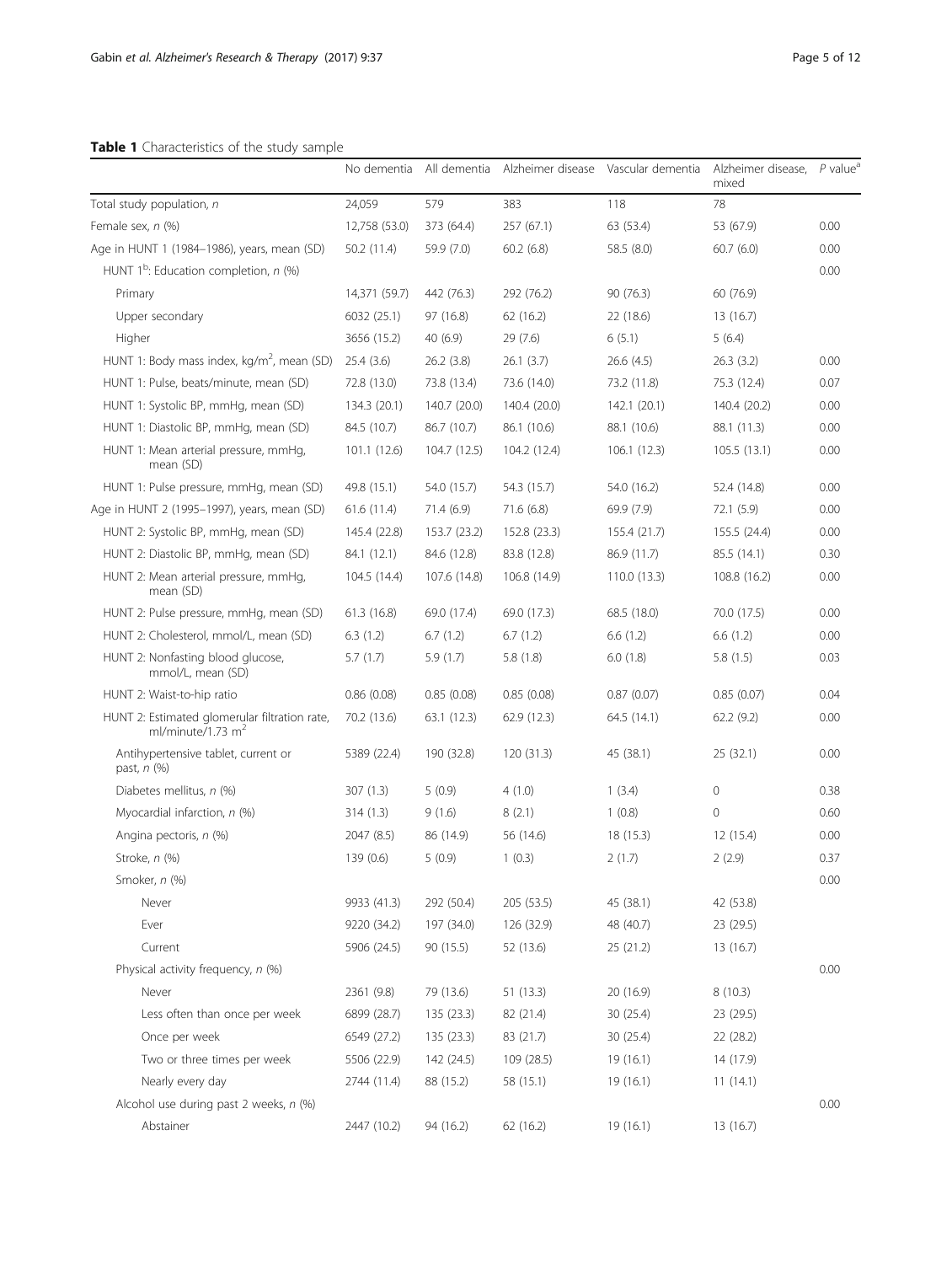Table 1 Characteristics of the study sample (Continued)

| None                     | 11,014 (45.8) | 287 (49.6) | 202(52.7) | 52 (44.1) | 33 (42.3) |      |
|--------------------------|---------------|------------|-----------|-----------|-----------|------|
| One to four times        | 9108 (37.9)   | 155 (26.8) | 91(23.8)  | 38 (32.2) | 26(33.3)  |      |
| Five to ten times        | 740 (3.1)     | 21(3.6)    | 14(3.7)   | 4(3.4)    | 3(3.8)    |      |
| More than ten times      | 750 (3.1)     | 22(3.8)    | 14 (3.7)  | 5(4.2)    | 3(3.8)    |      |
| Subjective health status |               |            |           |           |           | 0.00 |
| Poor, $n$ $(\%)$         | 67(0.3)       | 3(0.5)     | 2(0.5)    | 1(0.8)    | 0         |      |
| Not so good, $n$ $%$     | 3947 (16.4)   | 144 (24.9) | 93 (24.3) | 29(24.6)  | 22(28.2)  |      |
| Good, $n$ $(\%)$         | 16,053 (66.7) | 381 (65.8) | 257(67.1) | 74 (62.7) | 50 (64.1) |      |
| Very good, n (%)         | 3992 (16.6)   | 51 (8.8)   | 31(8.1)   | 14 (11.9) | 6(7.7)    |      |

Abbreviations: BP Blood pressure, HUNT 1 Helse Undersøkelse Nord-Trøndelag (1984–1986), HUNT 2 Helse Undersøkelse Nord-Trøndelag (1995–1997) <sup>a</sup>

P values are derived from t tests for continuous variables and  $\chi^2$  tests for the binary variables and indicate differences between "no dementia" and "all dementia" Model 1: systolic BP

participants <60 years old who reported taking BP medication. Antihypertensive use in participants ≥60 years old did not influence the protective effects of high SBP, because a similar inverse trend was observed among both samples. However, the effect of SBP reached significance only among the participants ≥60 years old who never reported using antihypertensive medication. The BP means in both measurements were highest among participants with a history of taking antihypertensive medication (Table [4\)](#page-8-0).

# **Discussion**

The present study investigated associations between BP measured an average of 17.6 (range 0.6–26.8) years prior to symptom presentation of dementia, AD, and VaD. One of the findings was that high BP did not seem to be a risk factor for dementia when adjusted for age, sex, education, and other covariates in the total sample. Upon further examination, we found that age interactions were apparent in the total sample that required further stratified analyses. Interestingly, in persons 60 years or older, SBP was inversely associated with all-cause dementia, mixed AD/VaD, and AD, but not with VaD. Conversely, among middle-aged subjects (<60 years old), elevated SBP and PP were associated with eventual AD in participants who reported using antihypertensive medication.

The inverse association of SBP with all-cause dementia, mixed AD/VaD, and AD might seem paradoxical because hypertension is generally acknowledged as a risk factor for cognitive decline and dementia [\[2](#page-10-0)–[4](#page-10-0)]. However, recent findings suggest that the association between BP and brain health is complex and dependent on factors such as age, chronic hypertension, and antihypertensive medication use [\[21](#page-10-0)]. Indeed, inverse associations of BP have been reported in prior studies [[11](#page-10-0), [12, 22](#page-10-0)–[25](#page-10-0)].

Our findings raise a question whether high SBP actually has a protective effect against developing AD in a targeted population over 60 years of age. There is

evidence to support this because a recent Mendelian randomization study of AD using single-nucleotide polymorphism revealed that higher SBP was associated with lower AD risk [[26\]](#page-10-0). In addition, in studies examining centenarians, researchers have reported that higher BP is associated with higher cognition and functionality [\[27, 28\]](#page-10-0). Iadecola et al. summarized the existing evidence that BP in midlife is associated with altered cognitive function in both midlife and late life. However, the association of BP in late life and oldest old age with cognition is less clear, with evidence of both harmful and beneficial effects of high BP on cognition [[18, 29](#page-10-0)]. Although it is known that BP declines in patients with manifest dementia, it is unclear when this decline occurs along the disease trajectory [[22](#page-10-0)]. The Kungsholmen Project indicated that the drop in SBP was evident in subjects over 70 years of age with dementia 3 years prior to onset [[4, 30](#page-10-0)]. The East Boston Cohort also found an inverse association between AD and SBP among participants ≥65 years of age approximately 4 years prior to dementia onset; however, there was no association with BP measured 13 years prior to diagnosis [\[12](#page-10-0)]. The East Boston Cohort publication refutes our findings with respect to time lapse prior to disease onset. In our study, the time of onset of dementia was registered on the basis of retrospective data in hospital records and interviews with the closest relatives of nursing home residents; therefore, inaccurate information may have been recorded both because of recall bias and because neurodegenerative disorders are known to begin many years before the patients get symptoms that are very vague in the beginning. However, because measurements in the present study were taken an average of 17.6 (SD 4.6) years prior to diagnosis, we think that it is unlikely that BP decline caused by neurodegeneration can explain these findings. This is in line with a review by Walker et al., who showed limited evidence that mildly elevated BP in late life may be protective against cognitive decline, especially for individuals with a history of long-standing hypertension [[21](#page-10-0)].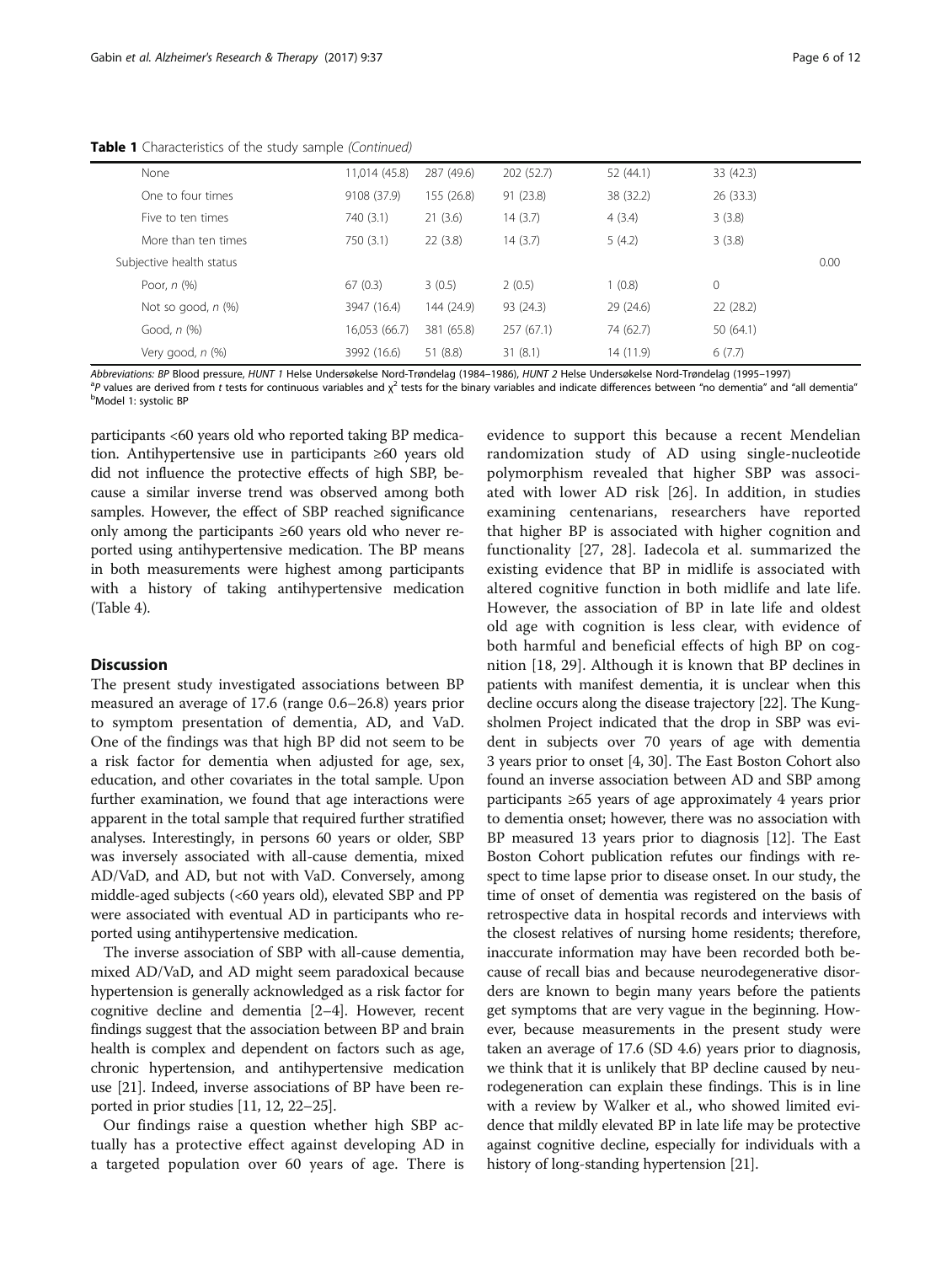<span id="page-6-0"></span>

|                                                                                                                                                                           | All-cause dementia                                                                                                                                                                                                                                                                                                                                                     |                     |          | Alzheimer disease (AD)                 |                                                                                                                                                                                                                                                                                                            |                | Vascular dementia (VaD) |                       |                  | Mixed AD/VaD                       |                        |               |
|---------------------------------------------------------------------------------------------------------------------------------------------------------------------------|------------------------------------------------------------------------------------------------------------------------------------------------------------------------------------------------------------------------------------------------------------------------------------------------------------------------------------------------------------------------|---------------------|----------|----------------------------------------|------------------------------------------------------------------------------------------------------------------------------------------------------------------------------------------------------------------------------------------------------------------------------------------------------------|----------------|-------------------------|-----------------------|------------------|------------------------------------|------------------------|---------------|
|                                                                                                                                                                           | OR (95% CI)                                                                                                                                                                                                                                                                                                                                                            |                     | <b>P</b> | OR (95% CI)                            |                                                                                                                                                                                                                                                                                                            | P <sub>a</sub> | OR (95% CI)             |                       | $\sum_{i=1}^{6}$ | OR (95% CI)                        |                        | ů             |
| (1) Study sample<br>$(n = 24,638)$                                                                                                                                        | HUNT <sub>1</sub>                                                                                                                                                                                                                                                                                                                                                      | <b>TNUT2</b>        | 579      | <b>TNUNT</b>                           | HUNT <sub>2</sub>                                                                                                                                                                                                                                                                                          | 383            | HUNT <sub>1</sub>       | HUNT <sub>2</sub>     | $\frac{8}{10}$   | T<br>NUNT<br>1                     | HUNT <sub>2</sub>      | 78            |
| Model 1 <sup>b</sup>                                                                                                                                                      | $1.16(1.12 - 1.20)$ <sup>9</sup>                                                                                                                                                                                                                                                                                                                                       | $1.16(1.12 - 1.19)$ |          | 1.15 (1.10-1.20)                       | $1.14(1.10 - 1.19)$                                                                                                                                                                                                                                                                                        |                | $1.18(1.10 - 1.28)$     | $1.19(1.10 - 1.27)$   |                  | $1.15(1.04-1.26)$ 1.18 (1.08-1.29) |                        |               |
| Model 2 <sup>c</sup>                                                                                                                                                      | 0.94 (0.89-0.99)                                                                                                                                                                                                                                                                                                                                                       | 1.03 (0.98-1.09)    |          | 0.95 (0.91-1.02)                       | $1.04(0.98 - 1.10)$                                                                                                                                                                                                                                                                                        |                | $0.96$ $(0.86 - 1.07)$  | $1.02(92 - 1.14)$     |                  | $0.83(0.72 - 0.96)$                | $1.04(0.92 - 1.18)$    |               |
| Model 3 <sup>d</sup>                                                                                                                                                      | $0.93(0.88 - 0.98)$                                                                                                                                                                                                                                                                                                                                                    | 1.01 (0.96-1.06)    |          | $0.94(0.88 - 1.01)$                    | 1.01 (0.95-1.07)                                                                                                                                                                                                                                                                                           |                | $0.96$ $(0.85 - 1.07)$  | $1.01(.90 - 1.12)$    |                  | $0.82(0.71 - 0.95)$                | $1.03(0.90 - 1.18)$    |               |
| Model 4 <sup>e</sup>                                                                                                                                                      | $(0.87 - 0.97)$                                                                                                                                                                                                                                                                                                                                                        | 1.01 (0.96-1.07)    |          | 0.94 (0.88-1.00)                       | 1.01 (0.95-1.07)                                                                                                                                                                                                                                                                                           |                | 0.95 (0.84-1.06)        | $1.01(90 - 1.13)$     |                  | $0.82(0.71 - 0.95)$                | $1.04(0.91 - 1.8)$     |               |
| (2) Aged <60 years <sup>1</sup><br>(n = 18,693)                                                                                                                           |                                                                                                                                                                                                                                                                                                                                                                        |                     | 251      |                                        |                                                                                                                                                                                                                                                                                                            | 159            |                         |                       | $\infty$         |                                    |                        | 32            |
| Model 1                                                                                                                                                                   | $1.21(1.15 - 1.28)$                                                                                                                                                                                                                                                                                                                                                    | $1.19(1.13 - 1.25)$ |          | 1.21 (1.13-1.30)                       | $1.19(1.12 - 1.27)$                                                                                                                                                                                                                                                                                        |                | 1.19 (1.01-1.40)        | $1.26(1.08 - 1.47)$   |                  | $0.82(0.63 - 1.08)$                | 1.39 (1.14-1.69)       |               |
| Model 2                                                                                                                                                                   | $1.02(0.93 - 1.11)$                                                                                                                                                                                                                                                                                                                                                    | $1.09(1.01 - 1.18)$ |          | 1.08 (0.97-1.20)                       | $1.11(1.01 - 1.23)$                                                                                                                                                                                                                                                                                        |                | $1.04(0.87 - 1.23)$     | $1.03$ $(.88 - 1.22)$ |                  | $0.68$ $(0.52 - 0.90)$             | $1.07(0.87 - 1.33)$    |               |
| Model 3                                                                                                                                                                   | $1.01 (0.93 - 1.10)$                                                                                                                                                                                                                                                                                                                                                   | $1.08(0.99 - 1.17)$ |          | $1.08(0.97 - 1.20)$                    | 1.11 (1.00-1.22)                                                                                                                                                                                                                                                                                           |                | $1.03(0.87 - 1.23)$     | 1.02 (.86-1.20)       |                  | $0.68(0.52 - 0.89)$                | $1.05(0.85 - 1.31)$    |               |
| Model 4                                                                                                                                                                   | $1.01 (0.92 - 1.10)$                                                                                                                                                                                                                                                                                                                                                   | $1.08(0.99 - 1.17)$ |          | 1.09 (0.97-1.21)                       | $1.11(1.00 - 1.22)$                                                                                                                                                                                                                                                                                        |                | 1.01 (0.85-1.21)        | 1.01 (.86-1.20)       |                  | $0.67(0.50 - 0.89)$                | $1.08(0.86 - 1.34)$    |               |
| (3) Aged $>$ 60 years <sup>t</sup><br>(n = 5945)                                                                                                                          |                                                                                                                                                                                                                                                                                                                                                                        |                     | 328      |                                        |                                                                                                                                                                                                                                                                                                            | 224            |                         |                       | 58               |                                    |                        | $\frac{4}{6}$ |
| Model 1                                                                                                                                                                   | $0.90(0.84 - 0.96)$                                                                                                                                                                                                                                                                                                                                                    | $0.96(0.90 - 1.02)$ |          | $(0.90)(0.83 - 0.97)$                  | 0.95 (0.88-1.02)                                                                                                                                                                                                                                                                                           |                | $0.92(0.79 - 1.06)$     | $0.98(.85 - 1.12)$    |                  | 0.91 (0.77-1.07)                   | $0.98$ $(0.84 - 1.15)$ |               |
| Model 2                                                                                                                                                                   | 0.94 (0.88-0.99)                                                                                                                                                                                                                                                                                                                                                       | $0.98(0.92 - 1.04)$ |          | $0.93(0.86 - 1.01)$                    | 0.97 (0.90-1.05)                                                                                                                                                                                                                                                                                           |                | $0.94(0.81 - 1.10)$     | 0.99 (.86-1.14)       |                  | $0.94(0.79 - 1.11)$                | $1.00 (0.85 - 1.18)$   |               |
| Model 3                                                                                                                                                                   | $(66 - 98.0)$ 26.0                                                                                                                                                                                                                                                                                                                                                     | $0.96(0.90 - 1.03)$ |          | 0.92 (0.84-0.99)                       | 0.95 (0.88-1.02)                                                                                                                                                                                                                                                                                           |                | $0.94(0.81 - 1.09)$     | $0.98$ $(85 - 1.14)$  |                  | $0.94(0.79 - 1.11)$                | $1.00(0.85 - 1.19)$    |               |
| Model 4                                                                                                                                                                   | $0.92(0.85 - 0.98)$                                                                                                                                                                                                                                                                                                                                                    | $0.96(0.90 - 1.02)$ |          | $0.91(0.83 - 0.98)$                    | $0.94(0.87 - 1.02)$                                                                                                                                                                                                                                                                                        |                | $0.94(0.81 - 1.10)$     | $0.99(.86 - 1.16)$    |                  | $0.92(0.77 - 1.10)$                | $0.99(0.83 - 1.17)$    |               |
| The bold text represents p-value <= 05<br>Model 1: systolic blood pressure<br>Age when examined in HUNT 1<br><sup>a</sup> Number of dementia cases<br>$p$ -value < $0.05$ | <sup>a</sup> Model 3: systolic blood pressure, age, sex, education, cholesterol,<br><sup>e</sup> Model 4: systolic blood pressure, age, sex, education, cholesterol,<br>HUNT 1 Helse Undersøkelse Nord-Trøndelag (1984-1986), HUNT 2<br>angina, stroke, smoking, subjective health status, physical activity,<br>Model 2: systolic blood pressure, age, sex, education |                     |          | blood pressure medication, alcohol use | nonfasting blood glucose, glomerular filtration rate, body mass index, waist-to-hip ratio, pulse, history of myocardial infarction, diabetes mellitus,<br>nonfasting blood glucose, glomerular filtration rate, body mass index, waist-to-hip ratio, pulse<br>Helse Undersøkelse Nord-Trøndelag (1995-1997 |                |                         |                       |                  |                                    |                        |               |

| Ó                                                       |
|---------------------------------------------------------|
| l                                                       |
|                                                         |
|                                                         |
|                                                         |
| $\frac{1}{2}$                                           |
| i                                                       |
| ¢<br>ì                                                  |
| ļ                                                       |
|                                                         |
|                                                         |
| $\frac{1}{2}$                                           |
|                                                         |
| ֧֧֖֖֖֚֚֚֚֚֚֚֚֝֬<br>֧֧֚֚֝<br>֧֖֖֚֚֚֚֚֚֚֚֚֚֚֚֚֚֝ <u>֚</u> |
|                                                         |
| ۱<br>په                                                 |
|                                                         |
| l                                                       |
|                                                         |
| l<br>í                                                  |
| $\ddot{\phantom{0}}$                                    |
|                                                         |
|                                                         |
|                                                         |
|                                                         |
|                                                         |
|                                                         |
|                                                         |
| in an abina an am th                                    |
| $\overline{\phantom{a}}$<br>ï                           |
|                                                         |
| ļ<br>i<br>١                                             |
|                                                         |
| l                                                       |
| ١                                                       |
|                                                         |
|                                                         |
| ļ                                                       |
|                                                         |
|                                                         |
| l                                                       |
| l                                                       |
| ¢<br>ä<br>ì<br>Í                                        |
| l                                                       |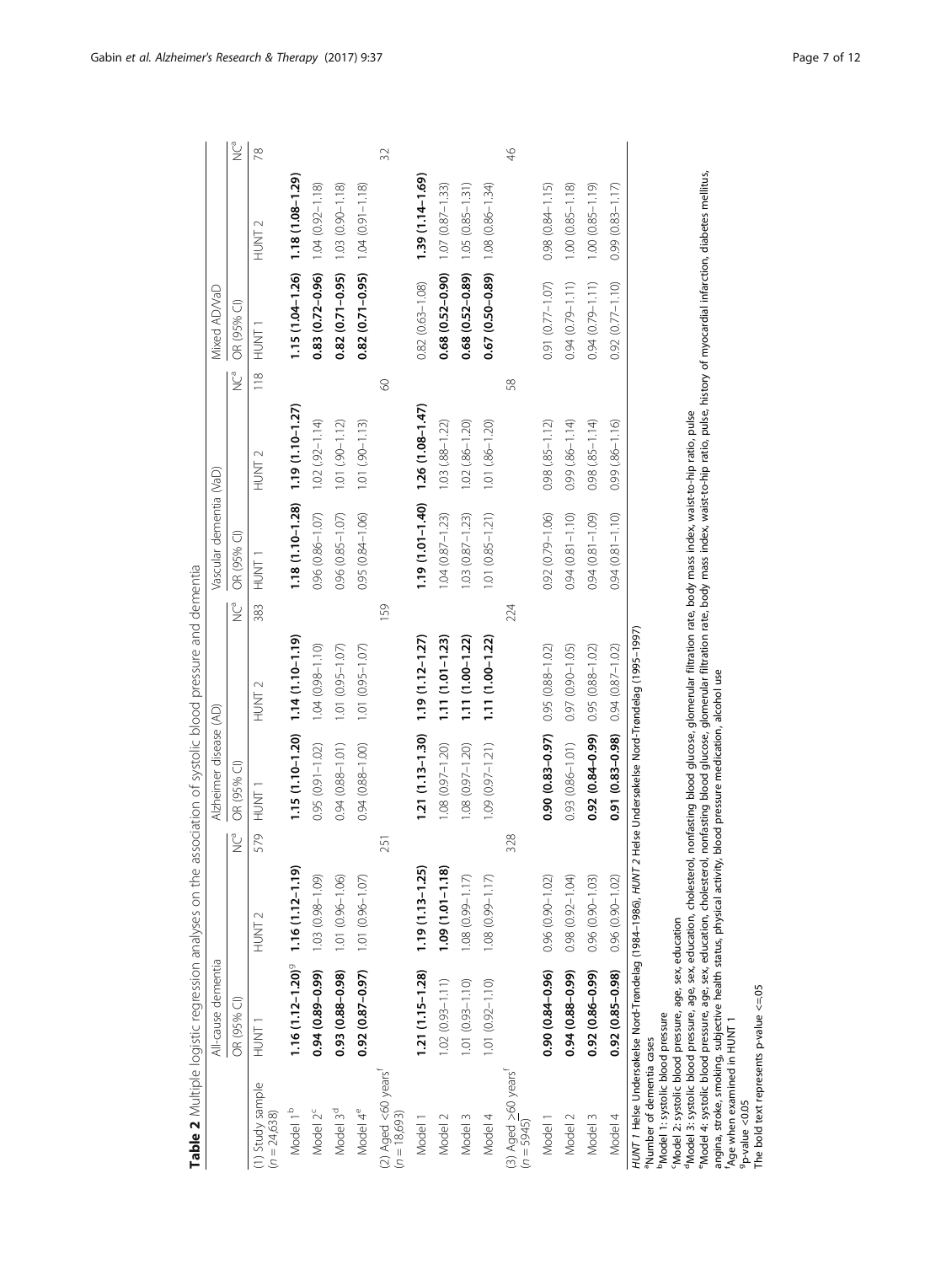<span id="page-7-0"></span>

| i<br>5<br>I<br>١                                 |                                   |
|--------------------------------------------------|-----------------------------------|
|                                                  |                                   |
| S<br>١<br>l                                      |                                   |
| i<br>١<br>ì<br>١<br>Ś                            |                                   |
| $\tilde{\zeta}$<br>j<br>1<br>ì                   |                                   |
| ו<br>איך ה<br>$\mathbf{I}$                       |                                   |
| )<br>C<br>$\frac{1}{2}$<br>J<br>ì                |                                   |
| j<br>ı<br>J<br>׆<br>ׇ֞                           |                                   |
| 5<br>l<br>١<br>ś<br>5                            |                                   |
| $\mathbf{r}$<br>j<br>5<br>$\overline{)}$         |                                   |
| ここ りこう<br>$\frac{1}{2}$                          |                                   |
| Ō<br>ミトト<br>J<br>J                               |                                   |
| ì<br>İ<br>5<br>$\mathbf{r}$                      |                                   |
| ì<br>ζ<br>5<br>l                                 |                                   |
| S<br>)<br>)<br>)<br>J<br>ī                       |                                   |
| $\mathfrak{g}$<br>₹<br>)<br>)<br>                |                                   |
| nta<br>1<br>g                                    |                                   |
| )<br>)<br>!<br>í<br>l<br>$\mathbf$<br>į          |                                   |
| n<br>Sc<br>j                                     |                                   |
| d<br>j<br>l<br>$\overline{a}$<br>j<br>$\epsilon$ |                                   |
| j<br>$\frac{1}{2}$<br>Ò<br>l<br>Ş                |                                   |
| Š<br>j<br>l                                      |                                   |
| į<br>トマト<br>ï                                    |                                   |
| S<br>ć<br>ś<br>٦                                 |                                   |
| d<br>j<br>Ξ                                      |                                   |
| 5<br>)<br>)<br>)<br>ï<br>d<br>í<br>į             |                                   |
| $\overline{\mathbf{S}}$<br>ž<br>ī                |                                   |
| )<br>)<br>$\overline{\mathbf{C}}$<br>Į           |                                   |
| $\sim$ $\sim$ $\sim$<br>$\overline{ }$           |                                   |
| į<br>)                                           |                                   |
| $\frac{1}{2}$<br>n<br>Du<br>ī                    |                                   |
| ç<br>j<br>j<br>í<br>ì<br>ī<br>j                  |                                   |
| .<br>J<br>d<br>l<br>j                            |                                   |
| ī<br>֚֬֕֓֡֡֡֡֡<br>l<br>i                         |                                   |
| d<br>j<br>İ<br>İ<br>l<br>ï<br>l                  |                                   |
| I<br>j<br>S                                      | ļ<br>¢<br>j<br>۱<br>j             |
| l<br>ł<br>I<br>١                                 |                                   |
| d<br>١<br>l<br>j<br>I<br>۱<br>J                  | l<br>j<br><b>:</b><br>i           |
| ś<br>j<br>j<br>I<br>J<br>۱                       | ı                                 |
| ١<br>I<br>j                                      | j<br>$\frac{1}{2}$<br>J<br>5      |
| j<br>١<br>l                                      | $\frac{1}{2}$<br>١<br>Ç<br>¢<br>J |
| I<br>J<br>ł<br>J                                 | j<br>j<br>J<br>C<br>ι<br>j        |
|                                                  | i<br>ׇ֚֕֕֡<br>$\mathbf$<br>j<br>Ì |
|                                                  | Ş<br>֦<br>l<br>1<br>J             |
| 1                                                | ì<br>۶<br>ľ<br>١<br>i<br>j        |
|                                                  | j<br>ś<br>I<br>ׇ֠                 |

|                      |                        | Never BP medication <60 years old (n = 15 267) |                  |                     | Never BP medication >60 years old (n = 3 665)                                                                                                                                                                                   |                        | Ever BP medication <60 years old $(n = 3 329)$ |                          |                     | Ever BP medication $>60$ years old ( $n = 2$ 173) |    |
|----------------------|------------------------|------------------------------------------------|------------------|---------------------|---------------------------------------------------------------------------------------------------------------------------------------------------------------------------------------------------------------------------------|------------------------|------------------------------------------------|--------------------------|---------------------|---------------------------------------------------|----|
|                      | OR (95% CI)            |                                                | $\sum_{i=1}^{6}$ | OR (95% CI)         | ůŠ                                                                                                                                                                                                                              | OR (95% CI)            |                                                | OR (95% CI)<br>ÿ         |                     |                                                   | ů  |
|                      | HUNT 1                 | HUNT <sub>2</sub>                              | $\frac{9}{10}$   | HUNT <sub>1</sub>   | 144<br>HUNT <sub>2</sub>                                                                                                                                                                                                        | HUNT <sub>1</sub>      | HUNT <sub>2</sub>                              | HUNT 1<br>$\overline{+}$ |                     | HUNT <sub>2</sub>                                 | 79 |
| Model                |                        |                                                |                  |                     |                                                                                                                                                                                                                                 |                        |                                                |                          |                     |                                                   |    |
| SBP                  | $1.21(1.08 - 1.34)$    | $1.17(1.08 - 1.27)$                            |                  | 0.90 (0.82-0.99)    | $(66.0 - 28.0)$ £6'0                                                                                                                                                                                                            | $1.19(1.04 - 1.35)$    | $1.22(1.06 - 1.40)$                            |                          | 0.89 (0.81-0.99)    | 0.96 (0.88-1.06)                                  |    |
| DBP                  | 1.08 (0.90-1.30)       | $0.98$ $(0.84 - 1.15)$                         |                  | 0.90 (0.76-1.07)    | 0.88 (0.77-0.99)                                                                                                                                                                                                                | $1.11(0.84 - 1.48)$    | 0.87 (0.67-1.12)                               |                          | $0.95(0.77 - 1.17)$ | 1.01 (0.86-1.18)                                  |    |
| SBP (with DBP)       | $1.28(1.12 - 1.46)$    | 1.36 (1.22-1.52)                               |                  | 0.90 (0.81-1.00)    | $0.96(0.87 - 1.06)$                                                                                                                                                                                                             | 1.25 (1.06-1.47)       | $1.44(1.22 - 1.69)$                            |                          | 0.87 (0.78-0.99)    | 0.93 (0.82-1.05)                                  |    |
| DBP (with SBP)       | $0.85(0.68 - 1.06)$    | 0.67 (0.54-0.82)                               |                  | 0.99 (0.82-1.22)    | $0.92(0.78 - 1.09)$                                                                                                                                                                                                             | $0.85(0.60 - 1.20)$    | 0.61 (0.45-0.81)                               |                          | 1.09 (0.86-1.40)    | 1.09 (0.89-1.33)                                  |    |
| MAP                  | $1.14(0.96 - 1.35)$    | $1.15(1.02 - 1.31)$                            |                  | 0.85 (0.73-0.99)    | 0.90 (0.80-0.99)                                                                                                                                                                                                                | $1.20(0.95 - 1.51)$    | 1.11 (0.89-1.38)                               |                          | $0.85(0.71 - 1.02)$ | $0.98(0.85 - 1.13)$                               |    |
| $\approx$            | $1.29(1.12 - 1.47)$    | $1.35(1.21 - 1.50)$                            |                  | 0.88 (0.79-0.98)    | $0.93(0.85 - 1.03)$                                                                                                                                                                                                             | $1.26(1.07 - 1.48)$    | $1.43(1.22 - 1.69)$                            |                          | $0.88(0.78-0.99)$   | $0.93$ $(0.82 - 1.05)$                            |    |
| Model 2 <sup>c</sup> |                        |                                                |                  |                     |                                                                                                                                                                                                                                 |                        |                                                |                          |                     |                                                   |    |
| SBP                  | 0.98 (0.88-1.10)       | 0.97 (0.89 - 1.06)                             |                  | 0.93 (0.84-1.02)    | $0.94(0.88 - 1.01)$                                                                                                                                                                                                             | $1.11 (0.97 - 1.27)$   | 1.15 (0.99-1.32)                               |                          | $0.92(0.82 - 1.02)$ | 0.98 (0.89-1.08)                                  |    |
| DBP                  | 0.86 (0.71-1.04)       | 0.89 (0.76-1.04)                               |                  | 0.90 (0.75-1.06)    | 0.88 (0.77-.99)                                                                                                                                                                                                                 | $1.06(0.80 - 1.41)$    | $0.90(0.70 - 1.16)$                            |                          | $0.93(0.75 - 1.15)$ | 1.00 (0.86-1.18)                                  |    |
| SBP (with DBP)       | $1.05(0.92 - 1.21)$    | $1.04(92 - 1.17)$                              |                  | 0.94 (0.84-1.05)    | 0.98 (0.89-1.08)                                                                                                                                                                                                                | $1.14(0.96 - 1.36)$    | $1.32(1.11 - 1.57)$                            |                          | 0.91 (0.80-1.03)    | 0.96 (0.85-1.09)                                  |    |
| DBP (with SBP)       | $0.82(0.64 - 1.03)$    | 0.85 (0.69-1.05)                               |                  | $0.95(0.77 - 1.16)$ | 0.89 (0.75-1.06)                                                                                                                                                                                                                | $0.90(0.63 - 1.28)$    | $0.67(0.50-0.91)$                              |                          | 1.03 (0.80-1.32)    | 1.05 (0.86-1.29)                                  |    |
| MAP                  | 0.87 (0.73-1.03)       | 0.96 (0.84-1.09)                               |                  | 0.87 (0.74-1.01)    | $0.90(0.81 - 1.01)$                                                                                                                                                                                                             | $1.10(0.87 - 1.39)$    | $1.07(0.86 - 1.32)$                            |                          | 0.86 (0.72-1.03)    | 0.99 (0.86-1.14)                                  |    |
| $\mathbb{a}$         | $1.05(0.91 - 1.20)$    | $1.01 (0.90 - 1.14)$                           |                  | 0.92 (0.82-1.03)    | $0.95(0.87 - 1.05)$                                                                                                                                                                                                             | $1.15(0.97 - 1.36)$    | $1.31(1.10 - 1.56)$                            |                          | $0.92(0.81 - 1.04)$ | 0.96 (0.84-1.09)                                  |    |
| Model 3 <sup>d</sup> |                        |                                                |                  |                     |                                                                                                                                                                                                                                 |                        |                                                |                          |                     |                                                   |    |
| SBP                  | $0.95(0.88 - 1.11)$    | 0.97 (0.89-1.06)                               |                  | $0.92(0.83 - 1.01)$ | $(66.0 - 98.0)$ Z6.0                                                                                                                                                                                                            | $1.11 (0.97 - 1.28)$   | 1.14 (0.99-1.32)                               |                          | 0.91 (0.82-1.01)    | 0.98 (0.88-1.08)                                  |    |
| DBP                  | 0.88 (0.72-1.08)       | 0.89 (0.76-1.05)                               |                  | 0.90 (0.75-1.08)    | 0.87 (0.76-0.99)                                                                                                                                                                                                                | $1.10(0.82 - 1.47)$    | $0.92(0.71 - 1.20)$                            |                          | $0.91(0.73 - 1.13)$ | 1.01 (0.85-1.19)                                  |    |
| SBP (with DBP)       | $1.05(0.91 - 1.20)$    | $1.02(0.90 - 1.15)$                            |                  | 0.92 (0.82-1.03)    | $0.95(0.86 - 1.05)$                                                                                                                                                                                                             | $1.13(0.95 - 1.35)$    | 1.30 (1.09-1.56)                               |                          | 0.91 (0.80-1.03)    | 0.95 (0.84-1.09)                                  |    |
| DBP (with SBP)       | 0.85 (0.66-1.08)       | 0.87 (0.70-1.09)                               |                  | 0.98 (0.79-1.20)    | $0.92(0.77 - 1.10)$                                                                                                                                                                                                             | $0.94(0.66 - 1.36)$    | $0.69(0.50-0.95)$                              |                          | $1.02(0.79 - 1.32)$ | 1.06 (0.85-1.32)                                  |    |
| MAP                  | 0.89 (0.74-1.06)       | 0.96 (0.84-1.10)                               |                  | $0.86(0.73 - 1.01)$ | 0.89 (0.79-0.99)                                                                                                                                                                                                                | $1.12(0.89 - 1.42)$    | $1.08(0.87 - 1.35)$                            |                          | $0.85(0.71 - 1.02)$ | 0.99 (0.85-1.14)                                  |    |
| $\approx$            | $1.04(0.90 - 1.19)$    | $0.99(0.88 - 1.13)$                            |                  | 0.89 (0.80-1.00)    | $0.92(0.83 - 1.02)$                                                                                                                                                                                                             | $1.14(0.96 - 1.35)$    | $1.29(1.07 - 1.54)$                            |                          | 0.91 (0.81-1.03)    | 0.95 (0.83-1.08)                                  |    |
| Model 4 <sup>e</sup> |                        |                                                |                  |                     |                                                                                                                                                                                                                                 |                        |                                                |                          |                     |                                                   |    |
| SBP                  | 0.99 (0.88-1.11)       | 0.97 (0.89 - 1.06)                             |                  | 0.90 (0.82-0.99)    | $(66.0 - 58.0)$ Z6'0                                                                                                                                                                                                            | $1.11 (0.96 - 1.28)$   | 1.14 (0.99-1.32)                               |                          | $0.90(0.81 - 1.00)$ | 0.96 (0.87-1.06)                                  |    |
| DBP                  | 0.88 (0.82-1.07)       | $0.90(0.76 - 1.06)$                            |                  | 0.89 (0.74-1.06)    | $0.86(0.75-0.98)$                                                                                                                                                                                                               | $1.11 (0.82 - 1.51)$   | 0.91 (0.69-1.19)                               |                          | $0.90(0.72 - 1.12)$ | 1.00 (0.85-1.19)                                  |    |
| SBP (with DBP)       | $1.05(0.92 - 1.21)$    | $1.02(0.90 - 1.15)$                            |                  | 0.91 (0.81-1.02)    | 0.91 (0.76-1.09)                                                                                                                                                                                                                | $1.12(0.94 - 1.35)$    | 1.30 (1.09-1.56)                               |                          | $0.90(0.79 - 1.02)$ | 0.93 (0.82-1.07)                                  |    |
| DBP (with SBP)       | $0.83$ $(0.65 - 1.07)$ | 0.88 (0.71-1.09)                               |                  | $0.96(0.78 - 1.19)$ | 0.68 (0.76-1.09)                                                                                                                                                                                                                | $0.96$ $(0.66 - 1.40)$ | $0.68(0.49 - 0.94)$                            |                          | $1.01(0.78 - 1.31)$ | 1.08 (0.86-1.35)                                  |    |
| MAP                  | 0.88 (0.74-1.06)       | 0.96 (0.84-1.10)                               |                  | 0.84 (0.71-0.99)    | $0.88(0.78-0.99)$                                                                                                                                                                                                               | $1.12(0.88 - 1.43)$    | 1.08 (0.86-1.35)                               |                          | 0.83 (0.69-1.00)    | $0.97(0.83 - 1.13)$                               |    |
| $\mathbb{A}$         | $1.05(0.91 - 1.21)$    | $1.00(0.88 - 1.13)$                            |                  | 0.89 (0.79-1.00)    | $0.91(0.83 - 1.01)$                                                                                                                                                                                                             | $1.13(0.95 - 1.36)$    | $1.27(1.06 - 1.53)$                            |                          | 0.91 (0.80-1.03)    | $0.93$ $(0.81 - 1.06)$                            |    |
|                      |                        |                                                |                  |                     | Abbreviations: BP Blood pressure, DBP Diastolic blood pressure, HUNT 1 Helse Undersola-1980, HOT 2 Helse Undersøkelse Nord-Trøndelag (1995–1997), MAP Mean arterial pressure, PP Pulse<br>pressure, SBP Systolic blood pressure |                        |                                                |                          |                     |                                                   |    |

aNumber of Alzheimer disease cases

bModel 1: blood pressure entered alone

'Model 2: blood pressure, SBP, DBP, MAP, and PP entered with age, sex, and education<br>"Model 3: SBP, DBP, MAP, and PP entered with, age, sex, education, cholesterol, nonfasting blood glucose, glomerular filtration rate, bod

"Number of Alzheimer disease cases<br>"Number of Alzheimer disease cases<br>"Model 3: SBP, DBP, MAP, and PP and PP entered with age, sex, and education<br>"Model 3: SBP, DBP, MAP, and PP entered with ,age, sex, education, cholester eModel 4: SBP, DBP, MAP, and PP entered with age, sex, education, cholesterol, nonfasting blood glucose, glomerular filtration rate, body mass index, waist-to-hip ratio, pulse, history of myocardial infarction, diabetes

mellitus, angina, stroke, smoking, subjective health status, physical activity, blood pressure medication, and alcohol use The bold text represents p-value  $\leq$ =.05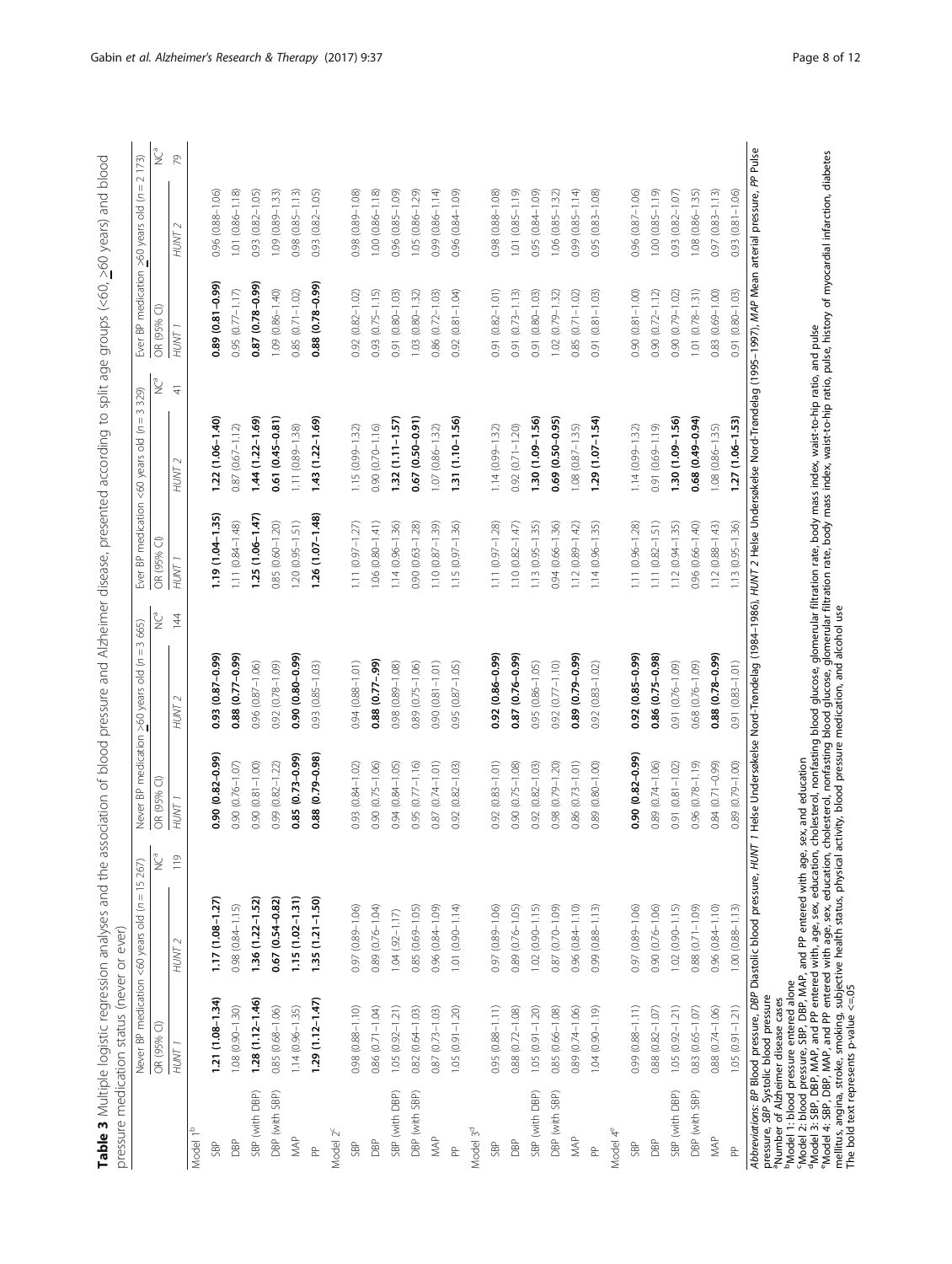| SCIFIC POLICULATION OF RELEASED TO A CHILD AND THE TIME OF A CHILD OF A CHILD OF A CHILD OF A CHILD OF A CHILD |                       |                    |                    |                             |                       |                    |                    |
|----------------------------------------------------------------------------------------------------------------|-----------------------|--------------------|--------------------|-----------------------------|-----------------------|--------------------|--------------------|
| No dementia                                                                                                    |                       |                    |                    | No dementia                 |                       |                    |                    |
| <60 years old                                                                                                  |                       |                    |                    | $\geq$ 60 years old         |                       |                    |                    |
| Antihypertensive<br>status                                                                                     | Number of<br>subjects | BP HUNT 1,<br>mmHq | BP HUNT 2.<br>mmHq | Antihypertensive<br>status  | Number of<br>subjects | BP HUNT 1.<br>mmHq | BP HUNT 2,<br>mmHq |
| Taking medication<br>(H2)                                                                                      | 2651                  | 146.7/93.9         | 152.8/88.5         | Taking medication<br>(H2)   | 1693                  | 160.2/93.4         | 163.5/87.2         |
| Previously, not now<br>(H2)                                                                                    | 637                   | 139.3/90.4         | 156.0/91.9         | Previously, not now<br>(H2) | 409                   | 153.6/90.4         | 168.9/89.7         |
| Never (H2)                                                                                                     | 15,148                | 126.7/81.0         | 138.8/82.6         | Never (H2)                  | 3521                  | 140.7/84.5         | 155.0/83.6         |
| Alzheimer disease                                                                                              |                       |                    |                    | Alzheimer disease           |                       |                    |                    |
| <60 years old                                                                                                  |                       |                    |                    | $\geq$ 60 years old         |                       |                    |                    |
| Antihypertensive<br>status                                                                                     | Number of<br>subjects | BP HUNT 1,<br>mmHq | BP HUNT 2,<br>mmHq | Antihypertensive<br>status  | Number of<br>subjects | BP HUNT 1,<br>mmHq | BP HUNT 2,<br>mmHq |
| Taking medication<br>(H2)                                                                                      | 33                    | 153.9/93.5         | 163.2/85.5         | Taking medication<br>(H2)   | 66                    | 154.4/93.1         | 159.1/87.3         |
| Previously, not now<br>(H2)                                                                                    | 8                     | 147.4/98.0         | 159.4/91.1         | Previously, not now<br>(H2) | 13                    | 147.1/86.0         | 178.6/90.9         |
| Never (H2)                                                                                                     | 119                   | 131.0/82.0         | 145.9/82.7         | Never (H2)                  | 144                   | 137.6/83.6         | 150.5/81.7         |

<span id="page-8-0"></span>Table 4 Mean systolic and diastolic blood pressure at initial blood pressure (HUNT 1) and follow-up (HUNT 2), according to self-reported antihypertensive status in samples less than and greater than 60 years of age

Abbreviations: BP Blood pressure, H2 HUNT 2, HUNT 1 Helse Undersøkelse Nord-Trøndelag (1984–1986), HUNT 2 Helse Undersøkelse Nord-Trøndelag (1995–1997)

In line with previous published studies, our data indicate that higher BP in midlife was associated with greater dementia risk in those who were treated with antihypertensive medication. Midlife BP data have previously been examined in a number of studies providing substantial evidence that there is a longitudinal association between midlife BP and worse cognitive function in later life [\[31](#page-10-0)–[34\]](#page-10-0). PP was also found to be associated with greater dementia risk in midlife among participants using antihypertensive medication. PP is a measure of arterial stiffness that increases with age and chronic hypertension, and previous studies showed that elevated PP was associated with cognitive decline and cognitive impairment [[35](#page-10-0)–[37](#page-10-0)]. Collectively, these findings align with well-known midlife studies in which researchers reported adverse associations in hypertensive individuals with a higher prevalence of cardiovascular disease and therefore at increased risk for developing AD [\[5, 29, 38\]](#page-10-0). Additional analyses in our study showed that higher initial BP was found among those treated with antihypertensive medication. It is therefore likely that BP in those taking antihypertensive medication was confounded by indication, reflecting that they had higher overall exposure to elevated BP (Table 4).

Researchers in a number of studies have examined whether BP variability over time plays a significant role in the onset and progression of dementia [\[10, 39](#page-10-0), [40](#page-10-0)]. In particular, SBP variability was found to be associated with significant cognitive deterioration in patients with mild to moderate AD, adding evidence to support the hypothesis that vascular and degenerative processes may interact through an additive or synergistic effect [\[39](#page-10-0), [41](#page-10-0)]. Although in our present study we did not examine BP variability, the mechanism by which fluctuations in BP and impairment in cerebral blood perfusion may share similar pathologic alterations in cerebral hemodynamics.

It is well known that vascular factors contribute to dementia. The dementia spectrum has previously been described on one end with pure dementia of vascular type, on the other end among those with pure AD, and in between among the largest group with pathologies from both AD and vascular damage [\[42](#page-10-0)–[45\]](#page-11-0). On the basis of our data, we found that the association between SBP and VaD was different from the association with AD and may reflect different pathogenesis, as might be expected. Because BP is a known risk factor for stroke, hypertension is often considered a risk factor for VaD [\[21,](#page-10-0) [46](#page-11-0)]. The ICD classification for VaD used in the present study is quite restrictive, and patients who were classified with VaD mostly had a history of stroke or cerebral infarcts that were detected on computed tomographic or magnetic resonance imaging scans, which likely explains our difference in findings.

Our study has a number of strengths, including the very large sample size and the longitudinal design with a long period of follow-up. The dementia diagnoses were validated by experts in the field among a unique, large, population-based sample, and we examined a large set of variables that permitted adjustments and stratification into subgroups. Missing data are hard to avoid when examining longitudinal data, and data analyses were performed using complete-case data. Imputation analyses were not performed, as the data were assumed to be missing at random. Selection bias was probably moderate because the HUNT-HMS study is a prospective,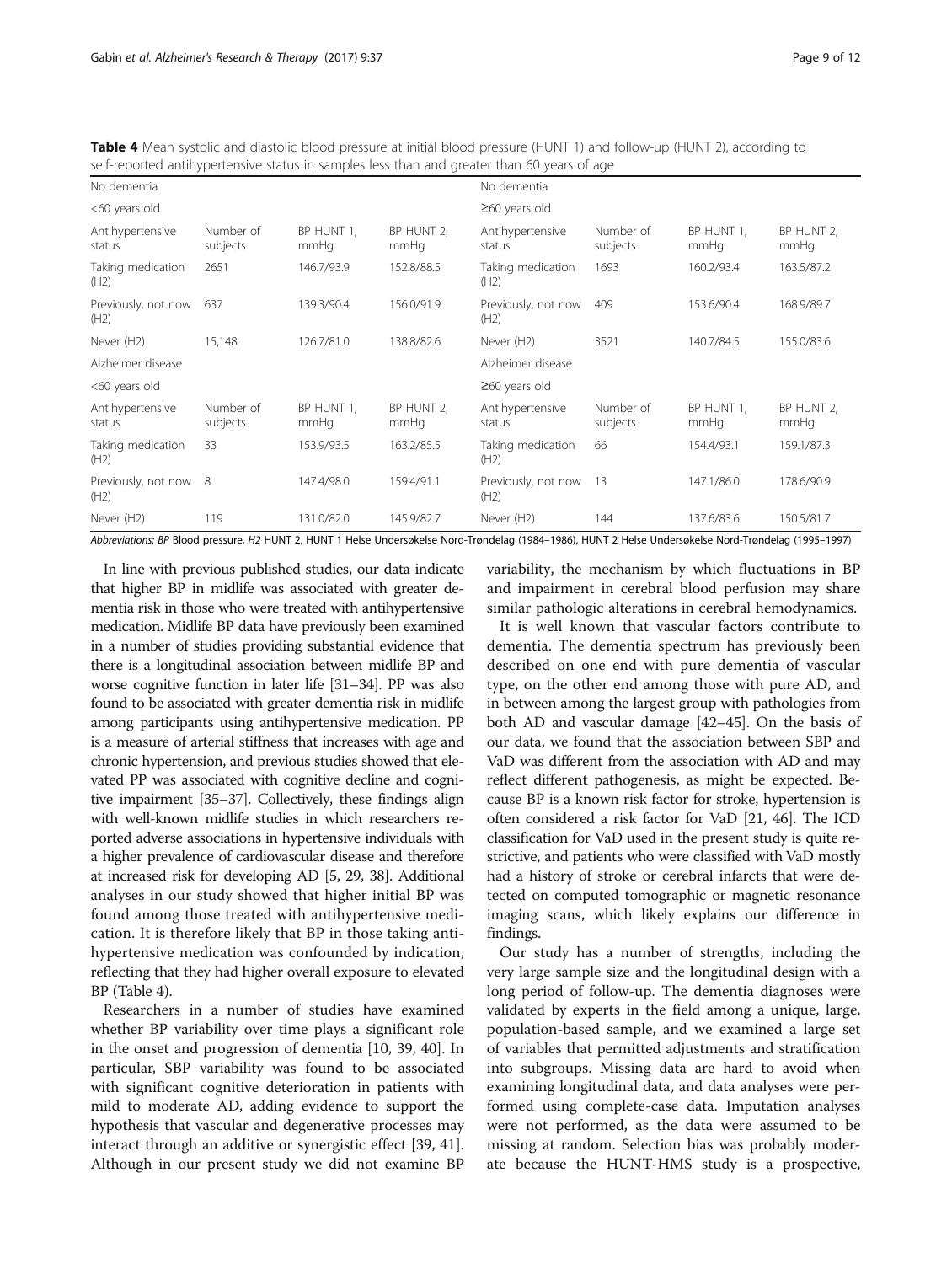<span id="page-9-0"></span>population-based study with a high response rate that provides information about BP measured prospectively up to 27 years prior to onset of dementia. The dementia diagnoses were set by experienced clinicians by using the standardized ICD criteria. However, ascertaining the subtypes of dementia diagnoses was retrospective and based on access to comprehensive medical records from both panels, which were therefore sufficient to subclassify according to the ICD criteria. Furthermore, cognition assessments were not initiated in the county hospitals until 1995, leaving a questionable period during startup in 1995–2000, when scarce numbers of dementia cases were ascertained. A larger fraction of dementia cases were diagnosed during the period 2000–2009, and most cases were identified in 2009–2011. Cognition was not evaluated during HUNT 1 or HUNT 2, but participants were required to complete several questionnaires and underwent extensive screening that intuitively required intact cognition among participants [[47](#page-11-0)]. Although efforts were made to identify participants diagnosed with dementia in the region during 1995–2011 by performing hospital record searches and examining nursing home residents, we had no access to data from individuals with dementia who were under the care of their general practitioner, and these will appear as false-negatives in the data set. However, the proportion of false-negatives to true-negatives in the noncase group is quite low because the prevalence of dementia is, after all, low. Thus, the contamination of the noncase group will not be substantial, and the extent to which the false-negatives affect the observed difference in exposure between the case and noncase groups, and, in turn, the effect estimates, will be little more than inconsequential. Another limitation is an unavoidable characteristic of elderly cohort studies, whereby competing risk from mortality can have affected the results. Finally, the prescription register was established in 2004 in Norway and provides statistics on sales and use from 1990; therefore, data were based on self-reported history, and type of BP-lowering agents was unavailable for analyses [[48\]](#page-11-0).

# Conclusions

We conclude that elevated BP does not seem to be a risk factor for dementia when adjusted for age, sex, education, and other covariates. In fact, in persons over 60 years of age, SBP was inversely associated with a prospective dementia diagnosis, whereas in the middle-aged subjects (<60 years old), elevated SBP and PP were associated with eventual AD in participants who reported using BPlowering medication. These findings are consistent with previously published studies and appear to be dependent on factors such as age, hypertension chronicity, and antihypertensive medication use. Future population-based prospective studies with repeated BP measurements

examining BP variability, as well as more detailed data on BP-lowering agents, are needed because the nature of the association between BP and dementia remains unclear.

# Additional files

[Additional file 1:](dx.doi.org/10.1186/s13195-017-0262-x) Description of baseline data and missing data. (DOCX 16 kb)

[Additional file 2:](dx.doi.org/10.1186/s13195-017-0262-x) Supplementary Tables 1,2 and 3 present the results on the association of SBP, DBP, MAP, and PPand dementia using multiple logistic regression analyses for the total sample (Table 1); and in participants<60 (Table [2](#page-6-0)); and >=60 (Table [3\)](#page-7-0).(DOCX 62 kb)

#### **Abbreviations**

AD: Alzheimer disease; BP: Blood pressure; DBP: Diastolic blood pressure; HMS: Health and Memory Study of Nord-Trøndelag (1995–2010); HUNT 1: Helse Undersøkelse Nord-Trøndelag (1984–1986); HUNT 2: Helse Undersøkelse Nord-Trøndelag (1995–1997); ICD-10: International Classification of Diseases, Tenth Revision; MAP: Mean arterial pressure; MCI: Mild cognitive impairment; PP: Pulse pressure; Q1: Questionnaire 1; Q2: Questionnaire 2; SBP: Systolic blood pressure; VaD: Vascular dementia

#### Acknowledgements

We thank the HUNT-HMS study participants and their caregivers.

#### Funding

ExtraStiftelsen and the Norwegian Health Association are the study's funding sources, and they had no other role in the HUNT-HMS Study. The corresponding author had full access to all data in the study and had final responsibility for the decision to submit for publication. The HUNT Study is a collaborative effort of the Faculty of Medicine at the Norwegian University of Science and Technology (NTNU), the Norwegian Institute of Public Health, the Nord-Trøndelag County Council, and the Central Norwegian Regional Health Authority. The HMS Study was funded by the Norwegian Institute of Public Health, the NTNU, Nord-Trøndelag Hospital Trust, and Innlandet Hospital Trust.

#### Availability of data and materials

The funding institutions are currently granted the exclusive privilege to perform studies on data derived from the HMS Study. Future collaboration with researchers outside the current research group will be welcome at a later date. Information about application procedures is available on request from hunt@medisin.ntnu.no.

#### Authors' contributions

JH, IS, and KT designed the HMS Study, and JH was co-principal investigator of both the HUNT 1 and HUNT 2 studies. JH led data collection. IS oversaw the dementia panel. JMG analyzed the patient data with assistance from ES and JH. JMG interpreted the data and drafted the manuscript. All authors read and approved the final manuscript.

#### Competing interests

The authors declare that they have no competing interests.

#### Consent for publication

Not applicable.

#### Ethics approval and consent to participate

The HMS Study extracted hospital diagnoses (panel 1) retrospectively, and obtaining informed consent was not possible. However, approval for this design was obtained from the Regional Committee for Medical and Health Research Ethics in Mid-Norway. The nursing home residents (panel 2) provided written consent, which was obtained from patients prior to the data collection. In cases where residents lacked mental capacity to consent (evaluated by nurses in 62% of cases), residents' next of kin were contacted, and they issued written consent. Participation in the HUNT Study was voluntary, and written consent was obtained. The present study was approved by the Regional Committee for Medical and Health Research Ethics in Mid-Norway.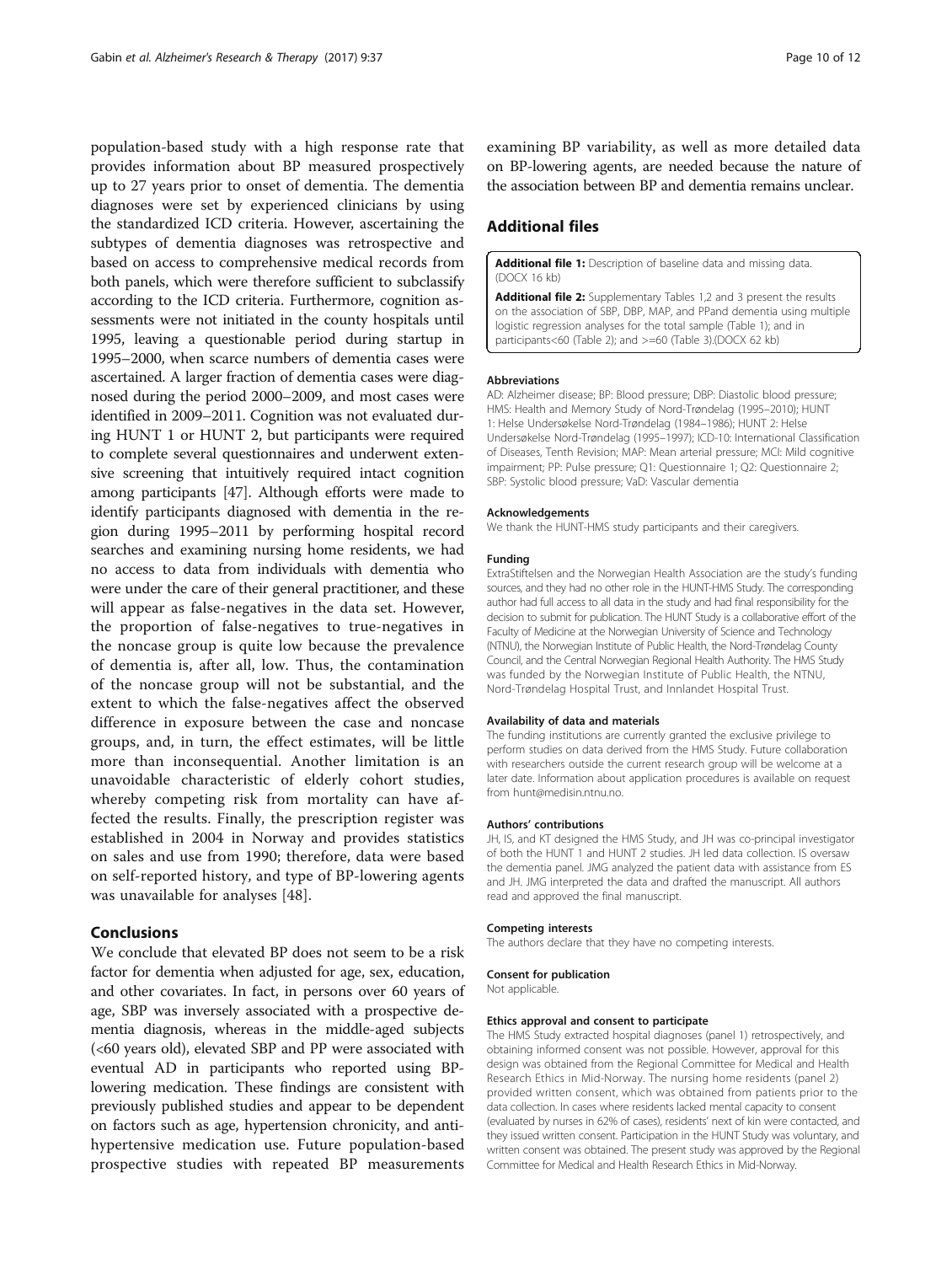# <span id="page-10-0"></span>Publisher's Note

Springer Nature remains neutral with regard to jurisdictional claims in published maps and institutional affiliations.

#### Author details

<sup>1</sup>HUNT Research Centre, Faculty of Medicine and Health Sciences, Department of Public Health and Nursing, Norwegian University of Science and Technology (NTNU), Forskningsveien 2, 7600 Levanger, Norway. 2 Division of Mental Health, Norwegian Institute of Public Health, Post Office Box 4404, Nydalen, 0403 Oslo, Norway. <sup>3</sup>Faculty of Medicine and Health Sciences, Department of Neuromedicine and Movement Science, Norwegian University of Science and Technology (NTNU), Post Office Box 89057491 Trondheim, Norway. <sup>4</sup>Department of Geriatrics, St. Olav's Hospital, Post Office Box 3250, 7006 Trondheim, Norway.

### Received: 15 November 2016 Accepted: 2 May 2017 Published online: 31 May 2017

#### References

- 1. Qiu C, Winblad B, Fratiglioni L. The age-dependent relation of blood pressure to cognitive function and dementia. Lancet Neurol. 2005;4(8):487–99.
- 2. Kivipelto M, Helkala EL, Laakso MP, Hänninen T, Hallikainen M, Alhainen K, et al. Midlife vascular risk factors and Alzheimer's disease in later life: longitudinal, population based study. BMJ. 2001;322(7300):1447–51.
- 3. Launer LJ, Ross GW, Petrovitch H, Masaki K, Foley D, White LR, et al. Midlife blood pressure and dementia: the Honolulu-Asia aging study. Neurobiol Aging. 2000;21(1):49–55.
- 4. Skoog I, Lernfelt B, Landahl S, Palmertz B, Andreasson LA, Nilsson L, et al. 15-year longitudinal study of blood pressure and dementia. Lancet. 1996; 347(9009):1141–5.
- Knopman D, Boland LL, Mosley T, Howard G, Liao D, Szklo M, et al. Cardiovascular risk factors and cognitive decline in middle-aged adults. Neurology. 2001;56(1):42–8.
- 6. Morris MC, Scherr PA, Hebert LE, Bennett DA, Wilson RS, Glynn RJ, et al. Association between blood pressure and cognitive function in a biracial community population of older persons. Neuroepidemiology. 2002;21(3): 123–30.
- 7. Swan GE, DeCarli C, Miller BL, Reed T, Wolf PA, Jack LM, et al. Association of midlife blood pressure to late-life cognitive decline and brain morphology. Neurology. 1998;51(4):986–93.
- 8. Glynn RJ, Beckett LA, Hebert LE, Morris MC, Scherr PA, Evans DA. Current and remote blood pressure and cognitive decline. JAMA. 1999;281(5):438–45.
- 9. Waldstein SR, Giggey PP, Thayer JF, Zonderman AB. Nonlinear relations of blood pressure to cognitive function: the Baltimore Longitudinal Study of Aging. Hypertension. 2005;45(3):374–9.
- 10. Lattanzi S, Luzzi S, Provinciali L, Silvestrini M. Blood pressure variability in Alzheimer's disease and frontotemporal dementia: the effect on the rate of cognitive decline. J Alzheimers Dis. 2015;45(2):387–94.
- 11. Verghese J, Lipton RB, Hall CB, Kuslansky G, Katz MJ. Low blood pressure and the risk of dementia in very old individuals. Neurology. 2003;61(12):1667–72.
- 12. Morris MC, Scherr PA, Hebert LE, Glynn RJ, Bennett DA, Evans DA. Association of incident Alzheimer disease and blood pressure measured from 13 years before to 2 years after diagnosis in a large community study. Arch Neurol. 2001;58(10):1640–6.
- 13. Power MC, Weuve J, Gagne JJ, McQueen MB, Viswanathan A, Blacker D. The association between blood pressure and incident Alzheimer disease: a systematic review and meta-analysis. Epidemiology. 2011;22(5):646–59.
- 14. Ganguli M, Lee CW, Snitz BE, Hughes TF, McDade E, Chang CC. Rates and risk factors for progression to incident dementia vary by age in a population cohort. Neurology. 2015;84(1):72–80.
- 15. Holmen J, Midthjell K, Krüger Ø, Langhammer A, Holmen TL, Bratberg GH, et al. The Nord-Trøndelag Health Study 1995–97 (HUNT 2): objectives, contents, methods and participation. Nor Epidemiol. 2003;13(1):19–32.
- 16. Holmen J, Midthjell K, Bjartveit K, Hjort PF, Lund-Larsen PG, Moum T, et al. The Nord-Trøndelag Health Survey 1984–1986: purpose, background and methods: participation, nonparticipation and frequency distributions. Verdal: National Institute of Public Health, Community Medicine Research Centre; 1990.
- 17. Krokstad S, Langhammer A, Hveem K, Holmen TL, Midthjell K, Stene TR, et al. Cohort profile: the HUNT Study, Norway. Int J Epidemiol. 2013;42(4):968–77.
- 18. Bergh S, Holmen J, Gabin J, Stordal E, Fikseaunet A, Selbæk G, et al. Cohort profile: the Health and Memory Study (HMS): a dementia cohort linked to the HUNT study in Norway. Int J Epidemiol. 2014;43(6):1759–68.
- 19. Naik M, Nygaard HA. Diagnosing dementia ICD-10 not so bad after all: a comparison between dementia criteria according to DSM-IV and ICD-10. Int J Geriatr Psychiatry. 2008;23(3):279–82.
- 20. World Health Organization (WHO). The ICD-10 Classification of Mental and Behavioural Disorders: diagnostic criteria for research. Geneva: WHO; 1993.
- 21. Walker KA, Power MC, Gottesman RF. Defining the relationship between hypertension, cognitive decline, and dementia: a review. Curr Hypertens Rep. 2017;19(3):24.
- 22. Guo Z, Viitanen M, Fratiglioni L, Winblad B, Low blood pressure and dementia in elderly people: the Kungsholmen project. BMJ. 1996;312(7034):805–8.
- 23. Guo Z, Viitanen M, Winblad B, Fratiglioni L. Low blood pressure and incidence of dementia in a very old sample: dependent on initial cognition. J Am Geriatr Soc. 1999;47(6):723–6.
- 24. Molander L, Gustafson Y, Lovheim H. Low blood pressure is associated with cognitive impairment in very old people. Dement Geriatr Cogn Disord. 2010;29(4):335–41.
- 25. Moretti R, Torre P, Antonello RM, Manganaro D, Vilotti C, Pizzolato G. Risk factors for vascular dementia: hypotension as a key point. Vasc Health Risk Manag. 2008;4(2):395–402.
- 26. Østergaard SD, Mukherjee S, Sharp SJ, Proitsi P, Lotta LA, Day F, et al. Associations between potentially modifiable risk factors and Alzheimer disease: a Mendelian randomization study. PLoS Med. 2015;12(6):e1001841.
- 27. Richmond R, Law J, Kay-Lambkin F. Higher blood pressure associated with higher cognition and functionality among centenarians in Australia. Am J Hypertens. 2011;24(3):299–303.
- 28. Szewieczek J, Dulawa J, Francuz T, Legierska K, Hornik B, Włodarczyk-Sporek I, et al. Mildly elevated blood pressure is a marker for better health status in Polish centenarians. Age (Dordr). 2015;37(1):9738.
- 29. Iadecola C, Iadecola C, Yaffe K, Biller J, Bratzke LC, Faraci FM, Gorelick PB, et al. Impact of hypertension on cognitive function: a scientific statement from the American Heart Association. Hypertension. 2016;68(6):e67–94.
- 30. Qiu C, von Strauss E, Winblad B, Fratiglioni L. Decline in blood pressure over time and risk of dementia: a longitudinal study from the Kungsholmen project. Stroke. 2004;35(8):1810–5.
- 31. Swan GE, Carmelli D, Larue A. Systolic blood pressure tracking over 25 to 30 years and cognitive performance in older adults. Stroke. 1998; 29(11):2334–40.
- 32. Kilander L, Nyman H, Boberg M, Hansson L, Lithell H. Hypertension is related to cognitive impairment: a 20-year follow-up of 999 men. Hypertension. 1998;31(3):780–6.
- 33. Launer LJ, Masaki K, Petrovitch H, Foley D, Havlik RJ. The association between midlife blood pressure levels and late-life cognitive function: the Honolulu-Asia Aging Study. JAMA. 1995;274(23):1846–51.
- 34. Elias PK, Elias MF, Robbins MA, Budge MM. Blood pressure-related cognitive decline: does age make a difference? Hypertension. 2004;44(5):631–6.
- 35. Waldstein SR, Rice SC, Thayer JF, Najjar SS, Scuteri A, Zonderman AB. Pulse pressure and pulse wave velocity are related to cognitive decline in the Baltimore Longitudinal Study of Aging. Hypertension. 2008;51(1):99–104.
- 36. Tsao CW, Himali JJ, Beiser AS, Larson MG, DeCarli C, Vasan RS, et al. Association of arterial stiffness with progression of subclinical brain and cognitive disease. Neurology. 2016;86(7):619–26.
- 37. Scuteri A, Morrell CH, Orrù M, Strait JB, Tarasov KV, Ferreli LA, et al. Longitudinal perspective on the conundrum of central arterial stiffness, blood pressure, and aging. Hypertension. 2014;64(6):1219–27.
- 38. Gorelick PB, Scuteri A, Black SE, Decarli C, Greenberg SM, Iadecola C, et al. Vascular contributions to cognitive impairment and dementia: a statement for healthcare professionals from the American Heart Association/American Stroke Association. Stroke. 2011;42(9):2672–713.
- 39. Lattanzi S, Luzzi S, Provinciali L, Silvestrini M. Blood pressure variability predicts cognitive decline in Alzheimer's disease patients. Neurobiol Aging. 2014;35(10):2282–7.
- 40. Lattanzi S, Viticchi G, Falsetti L, Buratti L, Luzzi S, Provinciali L, et al. Visit-to-visit blood pressure variability in Alzheimer disease. Alzheimer Dis Assoc Disord. 2014;28(4):347–51.
- 41. de la Torre JC. Alzheimer disease as a vascular disorder: nosological evidence. Stroke. 2002;33(4):1152–62.
- 42. Knopman DS. Dementia and cerebrovascular disease. Mayo Clin Proc. 2006;81(2):223–30.